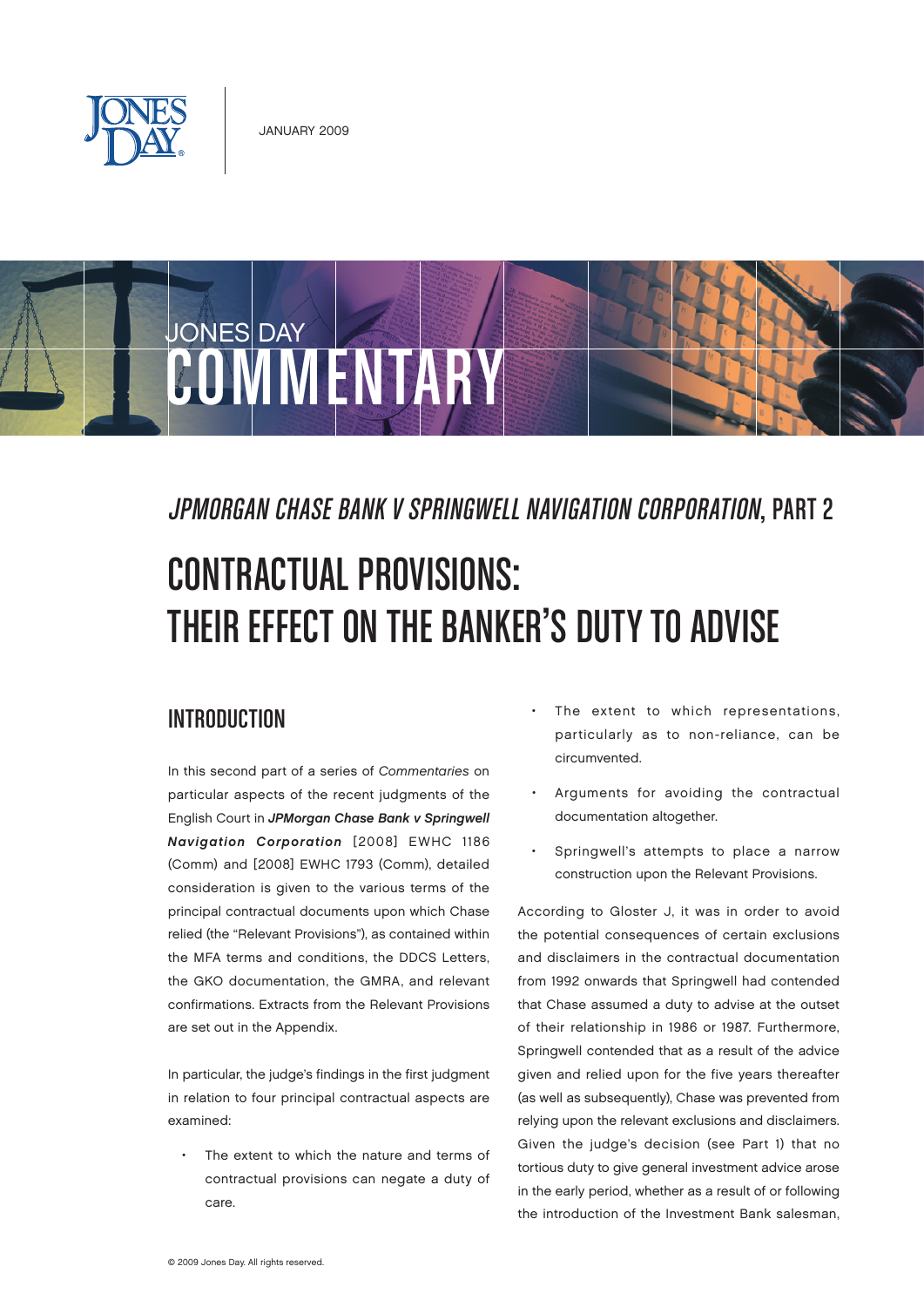JA, to Springwell's principal, AP, it was necessary for the judge to consider the terms of the subsequent contractual documentation as from 1992.

For the purposes of considering all of the issues arising in connection with the contractual documentation, including the Relevant Provisions, Gloster J found it instructive to identify certain general features, including:

- (i) The contractual documents were written contractual agreements, concluded between commercial parties, which the judge found to be of equal bargaining power. The documents were not exceptional or unusual; they were, for the main part, ordinary standard form documents of the sort which might be expected to pass between a bank and its customer in the relevant area of activity. Some of them were industry standard documents (such as the GMRA), and most of them were no longer than a few pages, with clear terms.
- (ii) The contractual documents were significant documents from Chase's perspective, because they confirmed the basis upon which Chase was prepared to trade with Springwell. Without the DDCS Letters, for example, there would have been no trading at all.
- (iii) Most of the documents were signed on behalf of Springwell by way of acceptance of their terms in the knowledge that the documents were contractual documents.

## Limit of Relationship Defined by **CONTRACT**

Gloster J had concluded that Chase did not owe contractual or tortious duties of care to give general investment advice to Springwell, irrespective of the terms of the contractual documentation, including the Relevant Provisions (see Part 1). The judge added, however, that if she were wrong, the terms of the contractual documentation militated against a duty of care.

In determining whether the circumstances of a particular case are such as to impose a duty of care, an important factor is the way in which the parties have sought to regulate their relationship, and to allocate risk, by contract. If the parties have contractually defined the terms upon which they will conduct business, that may, in the normal case, provide a clear and often determinative indication as to the non-existence of any wider tortious duties. In the landmark case of Henderson v Merrett Syndicates Ltd<sup>1</sup>, the House of Lords stated:

"The existence of an underlying contract…does not automatically exclude the general duty of care which the law imposes on those who voluntarily assume to act for others. But the nature and terms of the contractual relationship between the parties will be determinative of the scope of the responsibility assumed and can, in some cases, exclude any assumption of legal responsibility to [a person] for whom [another] has assumed to act."

As was made absolutely clear in Henderson v Merrett, a party to a contract may rely on a tort committed by the other party, as long as doing so is not inconsistent with the express or implied terms of the contract. Indeed, a person possessed of special skill or knowledge may owe a duty of care in tort by assuming a responsibility to another person within a relationship (whether special or particular to a transaction, and whether contractual or not), based upon the broad principle found in Hedley Byrne v Heller & Partners<sup>2</sup>. Therefore, the Hedley Byrne assumption-ofresponsibility principle is not merely restricted to cases of statements. However, in the context of a contractual relationship, it is necessary to ascertain whether the tortious duty is so inconsistent with the applicable contract that the parties must be taken to have agreed that the tortious remedy is to be limited or excluded.3

Therefore, it is important to recognise that whilst the mere existence of a contractual right will not, in all cases, be inconsistent with the co-existence of another tortious right, nevertheless the agreement of the parties evidenced by a contract can modify and shape the tortious duties which, in the absence of a contract, would otherwise be applicable.

Gloster J accepted Chase's primary submission that it was not necessary, at least for the purposes of the general

<sup>1</sup> [1995] 2 AC 145, at 206, per Lord Browne-Wilkinson.

<sup>2</sup> [1964] AC 465.

<sup>3</sup> See Henderson v Merrett at 194, per Lord Goff.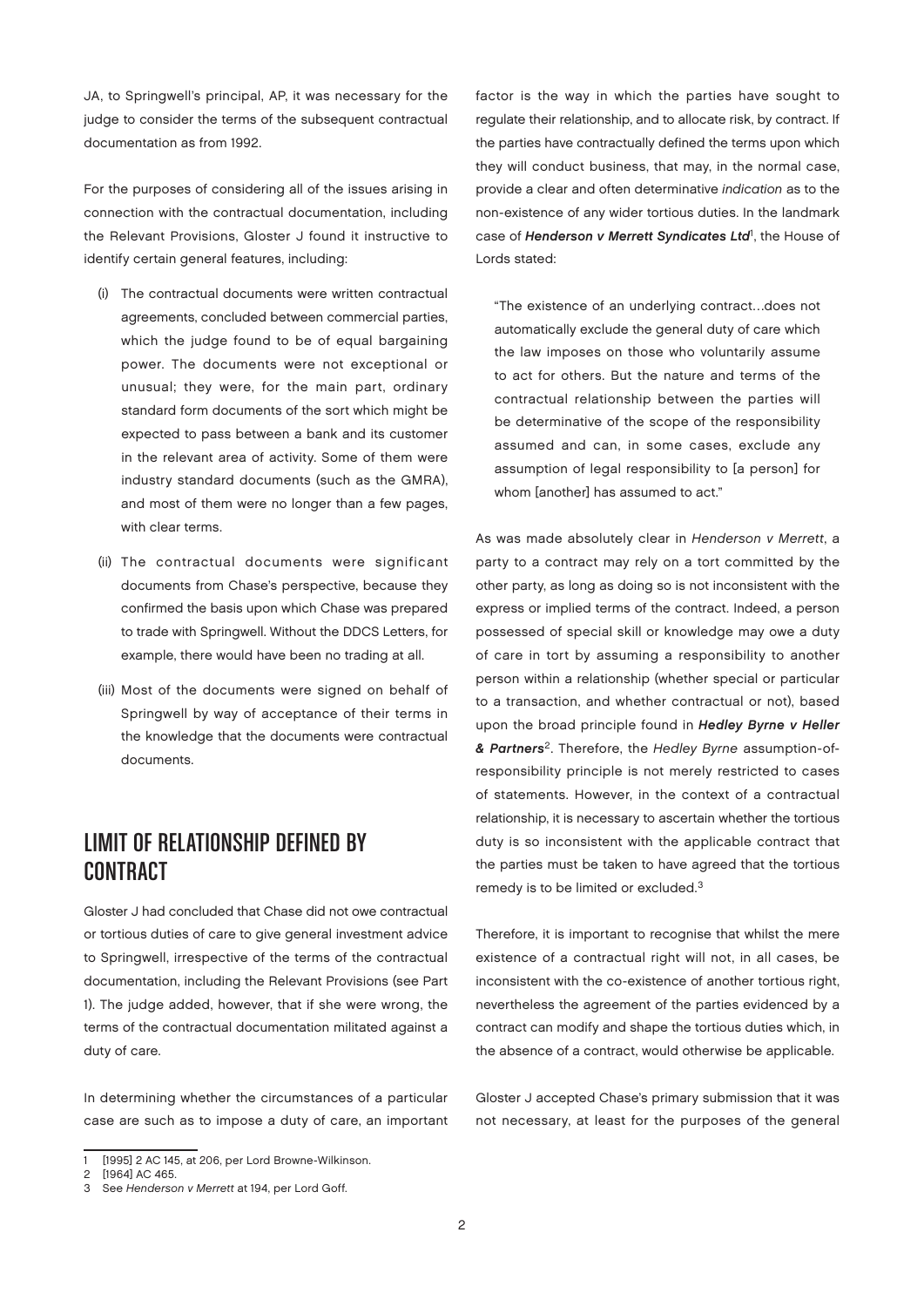advisory duty of care, to undertake a detailed textual analysis of the precise ambit, extent and legal effect of the individual Relevant Provisions because the contractual documentation taken as a whole had the broader evidential significance, by describing and evidencing a course of dealing between the parties, of negating the assumption of any general advisory duty or obligation on the part of Chase. The judge also accepted that the contractual documentation presented a consistent and commercially coherent picture, namely that Springwell's trading through the Investment Bank was not intended to give rise to or impose upon the Private Bank or the Investment Bank investment advisory obligations or responsibilities, even in relation to the particular securities purchased or sold or, more generally, in relation to Springwell's financial position in light of its emerging markets portfolio. Moreover, even if any such advice was given, Springwell acknowledged that Chase had no responsibility for any such advice because (a) Springwell acknowledged that it had not relied upon any such advice in making its investment decisions and (b) it had agreed that Chase was not liable for any loss resulting from any investment decision by Springwell (save in the case of gross negligence or wilful default).

In all the circumstances, Gloster J accepted Chase's submission that the contractual documentation, whether taken at a straightforward contractual level or looked at more widely as an indication as to whether any commonlaw duties of care arose, showed that the parties specifically contracted upon the basis of a trading and banking relationship which negated any possibility of a general or specific advisory duty coming into existence.

In support of her conclusions, the judge went on to examine cases in which the contractual documentation had been found to define the relationship between the parties and which, in her opinion, excluded any parallel or free-standing common-law duties of care.

In IFE Fund v Goldman Sachs International<sup>4</sup>, there were various claims in misrepresentation in relation to an Information Memorandum provided by the Defendant ("GSI") to the Claimant. There was also a claim in respect of an alleged general duty of care to give advice, despite the fact that the Information Memorandum contained clauses

(contained in an "Important Notice") comprising disclaimers to the effect that its content had not been independently verified by GSI, that GSI accepted no responsibility in respect of it, and that it should not be assumed that the information had been updated since the date of the document. One of the issues between the parties was whether or not the particular clauses in the Information Memorandum should be characterised as exclusion clauses and, therefore, subject to potential challenge under the Unfair Contract Terms Act 1977 (see further below). At first instance, the Court rejected the notion that they were exclusion clauses and considered them to define the nature of the relationship between the parties, with the result that there was simply no question of any general advisory duty. The Court stated:

"The relevant paragraphs of the [Information Memorandum] are not …to be characterised in substance as a notice excluding or restricting a liability for negligence, but more fundamentally as going to the issue whether there was a relationship between the parties (amounting to or equivalent to that of professional adviser and advisee) such as to make it just and reasonable to impose the alleged duty of care".<sup>5</sup>

This approach was endorsed and followed by the Court of Appeal, which stated:

"[T]he argument that there was some free-standing duty of care owed by GSI to IFE in this case is in the light of the terms of the Important Notice hopeless. Nothing could be clearer than that GSI were not assuming any responsibility to the participants: Hedley Byrne v. Heller & Partners [1964] AC 465. The foundation for liability for negligent misstatements demonstrates that where the terms on which someone is prepared to give advice or make a statement negatives any assumption of responsibility, no duty of care would be owed. Although there might be cases where the law would impose a duty by virtue of a particular state of facts despite an attempt not "to assume responsibility", the relationship between GSI either as arranger or as vendor would not be one of them".6

<sup>4 [2006]</sup> EWHC 2887 (Comm) (Toulson J); [2007] 1 Lloyd's Rep 264; [2007] EWCA Civ 811, [2007] 2 Lloyd's Rep 449.

<sup>5</sup> Per Toulson J at 274 (paragraph 71).

<sup>6</sup> Per Waller LJ at 456 (paragraph 28).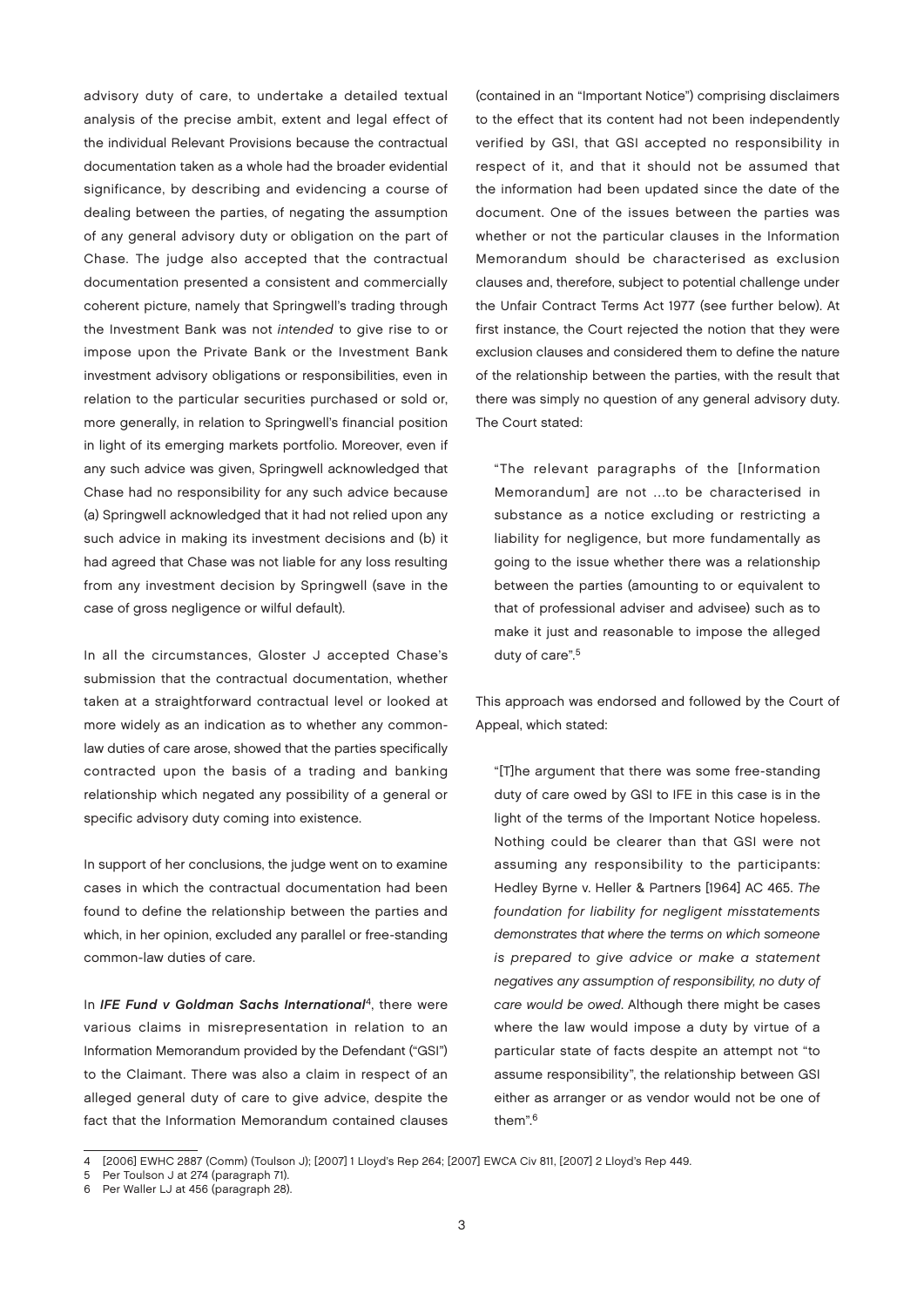Gloster J referred to other cases which, in her opinion, strongly supported the fundamental importance of the contractual matrix in determining the existence and scope of a duty of care, and where the relevant contractual provisions had prevented the coming into existence of a general duty of care to advise.

In Peekay Intermark Ltd & Another v Australia & New Zealand Banking Group Ltd<sup>7</sup>, the first Claimant, Peekay, was the investment vehicle of the Second Claimant ("C2"), who had invested in emerging markets instruments with the bank since 1997. A salesperson telephoned C2 to see if Peekay wished to purchase a GKO-Linked Note issued by the bank. She described the nature of the investment to C2 in terms which suggested that the Note was structured so as to give the investor a proprietary interest in the underlying GKO. She did not explain to C2 that, in the event of a default, investors would have no control over the manner in which the investment was liquidated. The contractual documentation sent to C2—which he did not read before signing and returning—stated the correct position. Both the relevant terms and conditions and an "Emerging Markets Risk Disclosure Statement" (both to be signed by the client and returned to the bank) made clear that before entering into a transaction or making any investment, the client should independently assess the appropriateness and suitability of the investment based upon its own judgment and upon advice from such advisors as it considered necessary. It was an express term that the client was not relying upon any communication (written or oral) made by the bank as constituting either investment advice or a recommendation to enter into the transaction. It was incumbent upon the client to ensure that it fully understood the nature of the transaction and the contractual relationship into which it was about to enter.

A claim in misrepresentation succeeded at first instance, but the judgment was overturned by the Court of Appeal. The focus of the judgment in the Court of Appeal was on the need for commercial certainty between parties in commercial transactions such as the one in question and on the significance of the contractual documentation. The Court stated:

"[T]he true position appeared clearly from the terms of the very contract which [Peekay] says it was induced to enter into by the misrepresentation… [I]t was not buried in a mass of small print but appeared on the face of the documents as part of the description of the investment product to which the contract related. It was accepted that a person who signs a document knowing that it is intended to have legal effect is generally bound by its terms, whether he has actually read them or not. The classic example of this is to be found in L'Estrange v. Graucob [1934] 2 KB 394. It is an important principle of English law which underpins the whole of commercial life; any erosion of it would have serious repercussions far beyond the business community."<sup>8</sup>

The Court of Appeal held that by confirming that he had read and understood the Risk Disclosure Statement and by returning it with his instructions to make the investment, C2 offered to enter into a contract with the bank on behalf of Peekay on those terms and that that offer was accepted by the bank when it implemented his instructions. Therefore, it was part of the contract between them that Peekay was aware of the nature of the investment it was seeking to purchase and had satisfied itself that it was suitable for its needs. In those circumstances, since it had not been suggested that the bank misrepresented to C2 the effect of the documents, it was not open to Peekay to say that it did not understand the nature of the transaction described in the terms and conditions. As a result, Peekay could not assert that it was induced to enter into the contract by a misunderstanding of the nature of the investment derived from what the salesperson had said about the product some days earlier.

In Valse Holdings v Merrill Lynch International Bank<sup>9</sup>, the Claimant, a Panamanian personal investment company, had retained Merrill Lynch ("ML") as its banker and as its financial advisor under ML's standard terms and conditions. The account was advisory rather than discretionary management, such that ML advised on investments but was not authorised to trade without express instructions. Valse's claim was essentially for negligent mismanagement and financial advice during the period 1999 to 2002 and for loss of approximately US\$4 million, plus interest. Valse

<sup>7</sup> [2006] EWCA Civ 386; [2006] 2 Lloyd's Rep 511.

<sup>8</sup> At 520, per Moore-Bick LJ (paragraph 43).

<sup>9</sup> [2004] EWHC 2471 (Comm).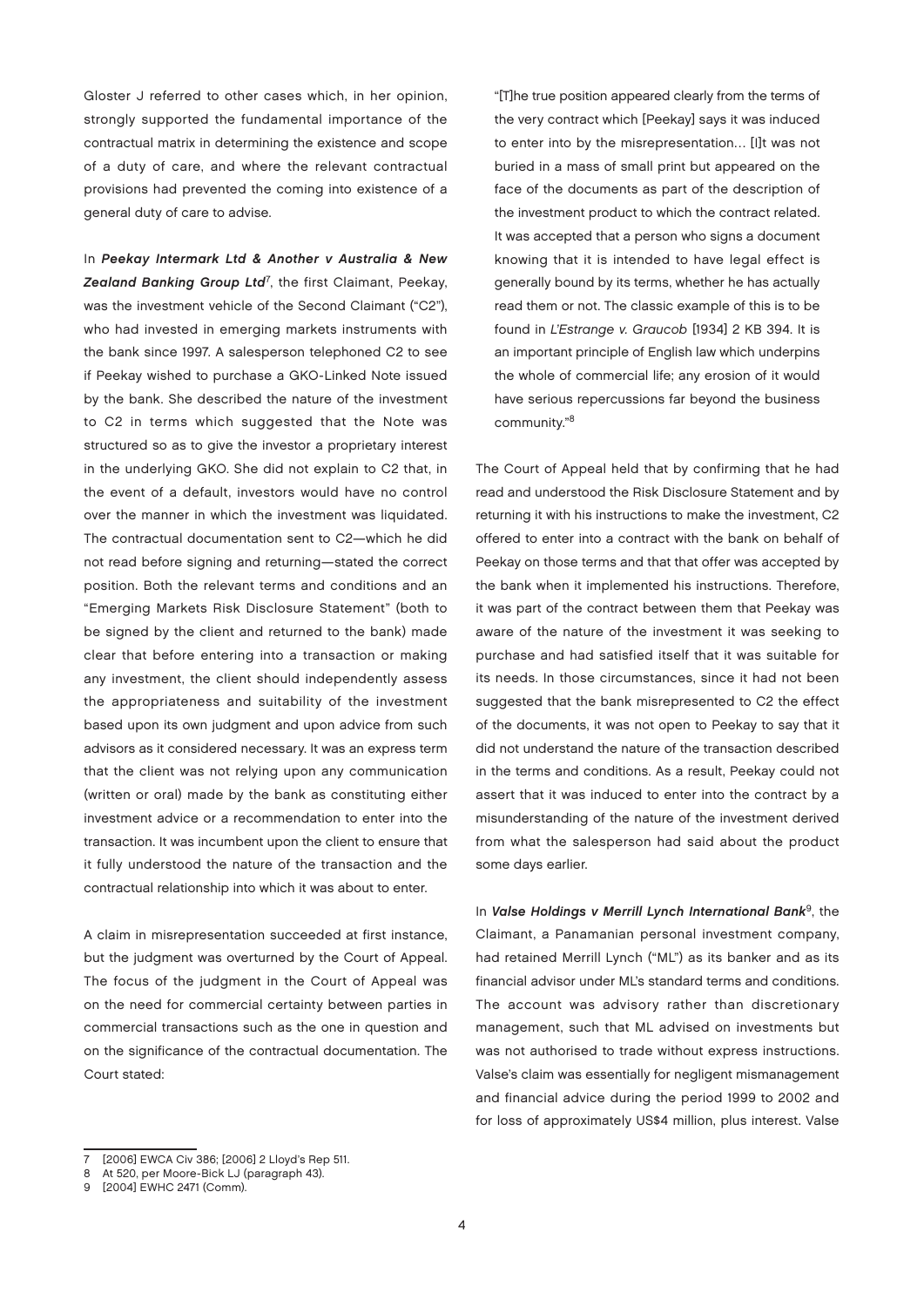claimed that the account was managed by a senior financial consultant at ML and that under his management, "the Portfolio performed disastrously": the value of the Portfolio reduced during the period from US\$13.9 million by some US\$4.4 million. The principal allegation was that ML pursued an extraordinarily risky investment policy: the Portfolio was concentrated in volatile equities, especially in the technology sector, and was highly leveraged, in the sense that it was investing not only its own capital but money loaned to it by ML. In short, the claim was that "the Portfolio as a whole was far too risky and [the Claimant] should have been advised of that"10.

The employee of ML whose advice was being criticised was a general investment advisor, not a salesman or a specialist in emerging markets. However, albeit that ML was the Claimant's financial advisor, the terms and conditions also included notification that ML had categorised the Claimant as a non-private customer by reason of its experience and understanding in relation to the investments in question and that the regulatory obligations to warn of the risks involved in any transaction which ML might recommend to provide written risk warnings in relation to transactions in derivatives and warrants and to give suitable advice were excluded. Valse argued that whilst the terms and conditions may have excluded the regulatory obligations, they said nothing about the common-law obligations, such as to monitor the portfolio by reference to the investment objectives and "to make recommendations consistent with the investment objectives and risk tolerance agreed and explain the risks of the transactions, strategies and overall portfolio on an ongoing basis".11

The Court rejected the claim and upheld the argument of ML that the non-private customer notification necessarily narrowed the scope of any common-law duty. The Court stated:

"Essentially the difference between a discretionary account and an advisory account is that in the former the trader has discretion to make trades without taking the client's instructions. With an advisory account, however, the client is essentially in charge

of his own portfolio, with the benefit of the Bank's advice. Where, as here, the client is designated an expert, and this designation as such has not been challenged, then the technical position is set out in the FSA Rules [as from 1 December 2001 and previously under the SFA Rules]. [ML] does not take responsibility for the suitability of the advice they give. There was no Non-Discretionary Management Agreement in existence and no contractual duty, in my view, owed to Valse, the client, as to the suitability of the portfolio as a whole. The Bank is, essentially, under an obligation to carry out the client's instructions and may not refuse to do so simply on the grounds that the instructions may conflict with an agreed investment objective. The client is the master of the account; the investment objectives are his servant and must be adapted to meet the client's trading decisions. The advisor must recommend investments which do not appear to him to conflict with the client's investment objectives, but the client takes responsibility for accepting or rejecting any advice which is tendered to him".<sup>12</sup>

Therefore, the Court held that even in the context of an acknowledged advisory relationship, there was, in the circumstances, no general obligation to advise as to suitability or to give sufficient risk warnings, because those obligations were not part of the agreed terms of business.

As far as Valse's principal was concerned, far from being the "enthusiastic amateur"13 contended by Valse, the Court found:

"[Valse's principal] knew exactly what he was doing …[T]he risks were palpable. He is the most able and successful man. He simply took a view of the market which turned out to be wrong. It was not any lack of understanding about the objectives and their labels which was of importance; it was his failure to take advice when it was given and a determination to pursue a course of action which he believed was in the best interests of the portfolio…[H]e was a knowing and informed investor".14

<sup>10</sup> Paragraph 29, per Morison J.

<sup>11</sup> Paragraph 66.

<sup>12</sup> Paragraph 69.

<sup>13</sup> Paragraph 66.

<sup>14</sup> Paragraph 73.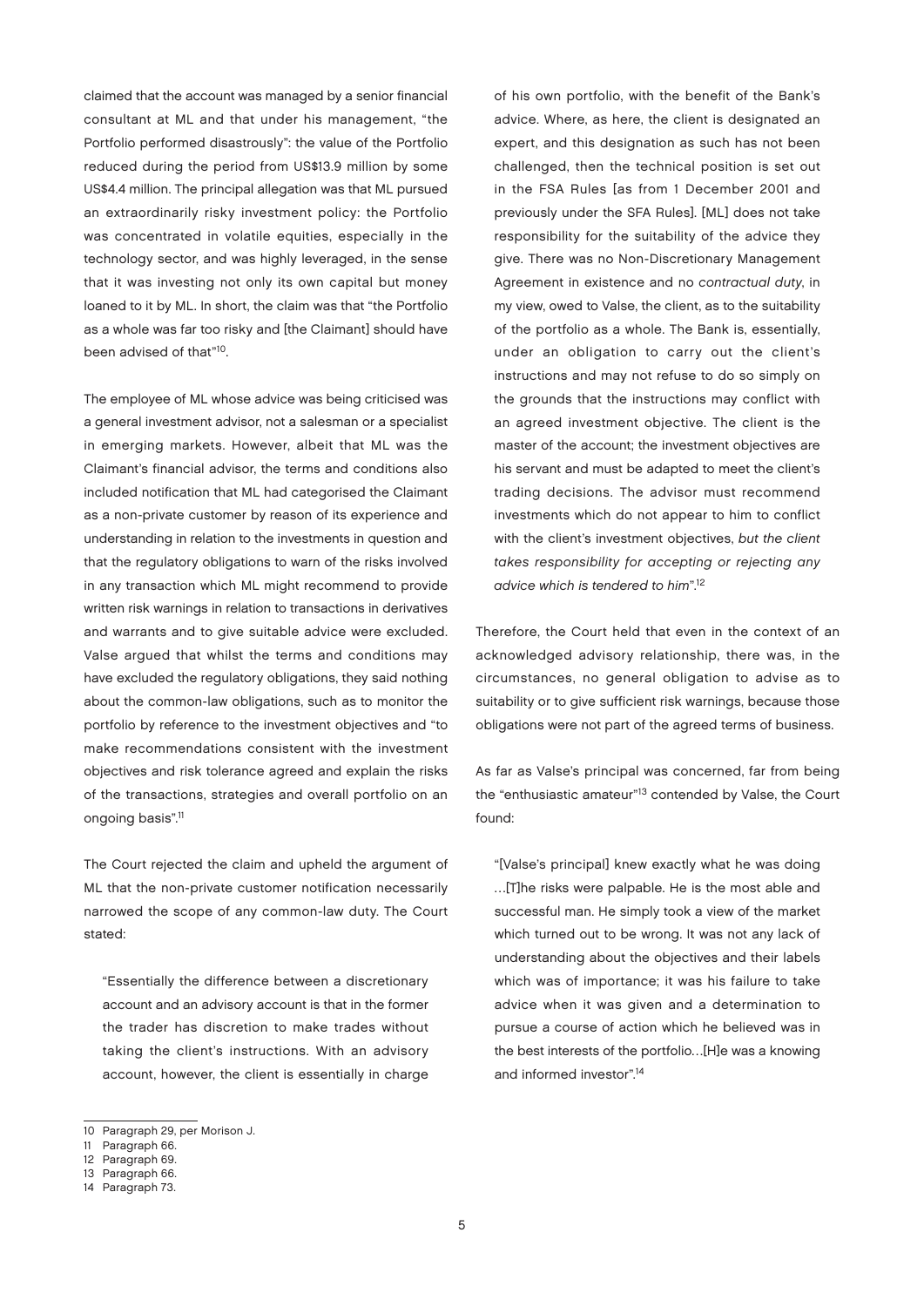In Bankers Trust International Plc v PT Dharmala Sakti Sejahtera<sup>15</sup>, the bank commenced proceedings in relation to two swap transactions entered into with an Indonesian corporate customer ("DSS"). The customer raised, among other things, allegations of misrepresentation and breach of a general duty of care in relation to the transactions.

The relationship under examination was not the conventional banker-customer relationship. The bank here was marketing to existing or prospective purchasers derivative products of its own devising which were both novel and complex. It had been seeking to transact derivatives business with DSS, which had considerable experience in derivatives trading, for some considerable time.

Bankers Trust made a presentation to DSS, after which the parties entered into an interest rate swap transaction. Interest rates moved against DSS, and a second transaction was entered into to replace the earlier one. However, not only was this second transaction more complex than the first, but in its letter to DSS offering the swap, the bank misdescribed the differences between the two transactions and failed to set out the other alternatives (such as simply cancelling the first transaction); furthermore, the formula upon which the second transaction was based was incorrect, such that it highlighted the advantages but failed to point out the disadvantages. This was also true of the accompanying literature. After the second swap had been entered into, interest rates again moved against DSS, and eventually the bank claimed to be owed nearly US\$65 million.

DSS claimed that Bankers Trust had made fraudulent misrepresentations to it—namely, that the swaps were safe and suitable and that the second transaction was preferable to the first—and had given incomplete, inaccurate and unreliable economic forecasts. The Court rejected DSS's allegations on the basis that its skill and experience meant that it had not been induced to enter into these transactions on the basis of representations. It was for DSS to come to its own conclusions, and this responsibility should not be shifted to Bankers Trust.

When considering the position as to duty of care, the Court was concerned whether the circumstances were such as to In dealing with the question of representations, the Court found that they would or would not attract their own consequences in terms of the claim in misrepresentation. By themselves, they did not support a general duty of care. The Court stated:

"[T]he existence of a duty of care does not depend upon the existence of any misrepresentation justifying rescission, and … the duty alleged by DSS extends to explaining fully and properly to DSS the operation, terms, meaning and effect of the proposed swaps and the risks and financial consequences of accepting them. The allegations go wider than those of misrepresentation and collateral undertaking. The principle, on which DSS founds itself here, is contained in cases such as Barclays Bank Plc v. Khaira [1992] 1 WLR 623, Cornish v. Midlands Bank Plc [1985] 3 All ER 513 and Box v. Midland Bank Ltd [1979] 2 LLR 391. In short, a bank negotiating and contracting with another party owes in the first instance no duty to explain the nature or effect of the proposed arrangement to that other party. However, if the bank does give an explanation or tender advice, then it owes a duty to give that explanation or tender that advice fully, accurately and properly. How far that duty goes must once again depend on the precise nature of the circumstances and of the explanation or advice which is tendered. [Counsel for the bank] accepted that [the bank] did in the present case owe a duty to take reasonable care not to misstate facts in any of the relevant meetings or letters. DSS alleges that explanations and advice were tendered which went beyond the mere statement of facts, and that [the bank] owed correspondingly broader duties."<sup>17</sup>

give rise to a general duty of care to advise. On the facts, the Court found that they were not. In regard, in particular, to the second swap<sup>16</sup>, Gloster J found the analysis to be instructive. DSS had sought to establish an advisory duty by relying on: (a) representations which were made; (b) the skill and knowledge of the bank when compared to that of DSS; (c) the particular circumstances of presentations made by the bank; and (d) the views of the bank's relevant officer as to his role and responsibilities.

<sup>15</sup> [1996] CLC 518.

<sup>16</sup> See pages 571–575; see also page 533.

<sup>17</sup> See page 533.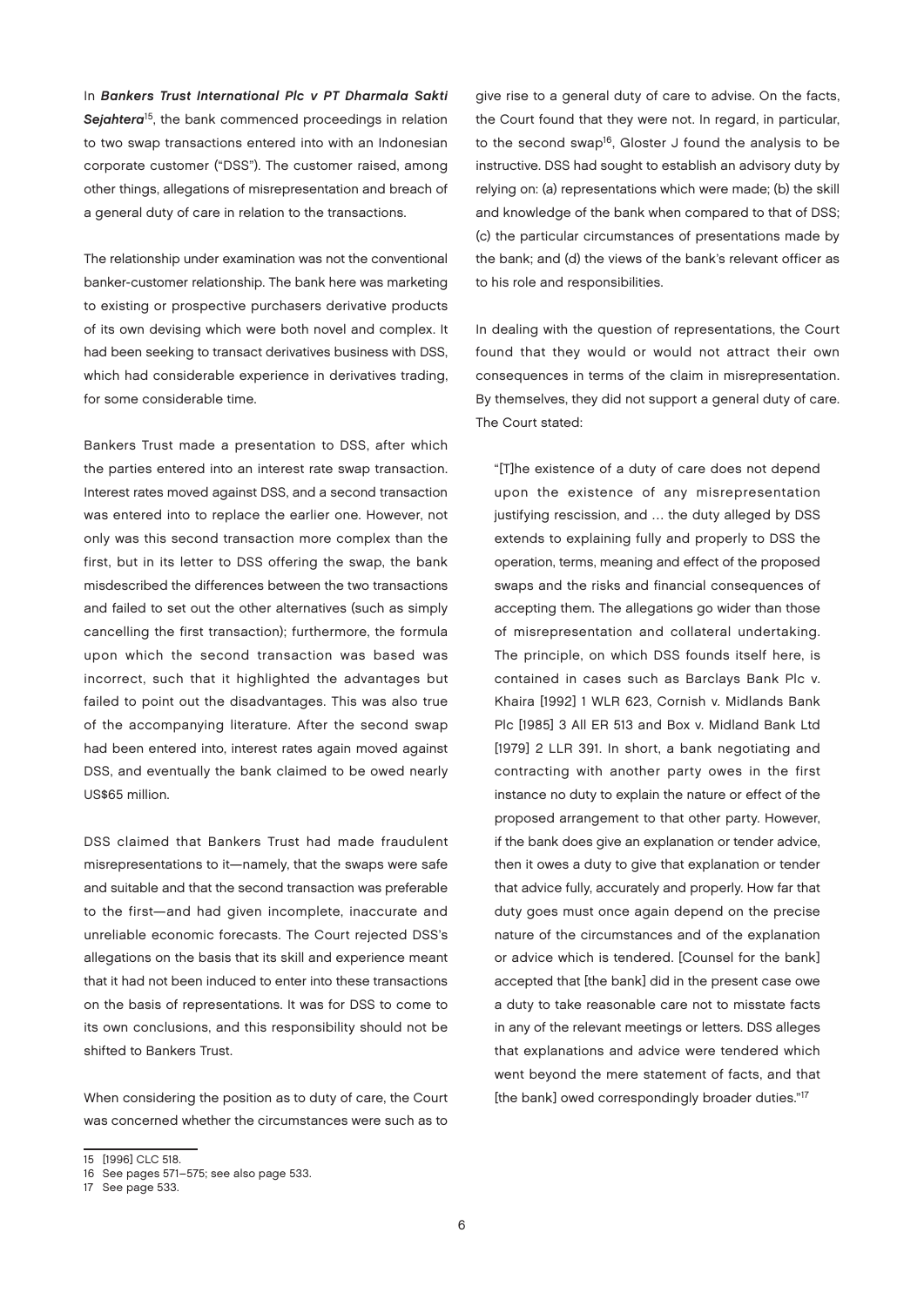As to the skill and knowledge of the bank, when compared to DSS, the Court considered the respective skill and knowledge to be relevant but not decisive. On the facts, the bank had a deeper expertise, but DSS had, and held itself out as having, sufficient expertise to understand the basic elements of what were very complex transactions. The Court did not consider the circumstances of the presentations sufficient to give rise to a duty of care. Furthermore, the Court acknowledged that, where both parties are pursuing their respective financial interests in a commercial transaction, advisory obligations will not normally arise:

"The relationship was essentially commercial. DSS knew that [Bankers Trust] was soliciting DSS's custom for [Bankers Trust's] product and for [Bankers Trust's] own profit. The court should not be too ready to read duties of an advisory nature into this type of relationship".18

As for the views of the Bankers Trust officer, these were of minor significance. However, the Court placed more significance on "[Bankers Trust's] actual statement at the time of its role" in a letter it sent containing a non-private customer notification. Although not of contractual effect, the Court described the evidential significance of the effect of this as follows:

"Although written to emphasise the inapplicability of the protection afforded to private customers by the [R]ules of the [SFA] the letter is written in terms which militate against the wide implied duties to investigate, inform, advise and warn suggested by DSS in this action"19.

Having reviewed the principal factors on which DSS relied in support of more general advisory duties, the Court considered that the relationship between the bank and DSS did not impose on the bank any other or greater duty of care than a duty to represent fairly and accurately any facts and matters in relation to which the bank did make representations. This did not extend to advising DSS on alternative transactions or the advisability of speculative swaps in general.

#### **COMMENT**

In the present case, therefore, the important question was whether the Relevant Provisions could be taken to have limited or excluded, by agreement, a duty of care to advise. In regard to the DDCS Letters, for example, Gloster J considered that they succeeded both in treating Springwell as a sophisticated investor, within a non-advisory relationship in respect of which there was no duty to advise or to ensure that investments were suitable, and in excluding liability in respect of information provided to Springwell.

As a matter of principle, the judge was undoubtedly correct in her approach, but it is important to note certain features of the cases referred to, in the context of the principle that contractual provisions can prevent the coming into existence of a duty of care.

Firstly, Peekay is strictly a misrepresentation case and not a case of a concomitant and co-extensive duty of care. Whilst Valse determined that there was no contractual duty owed to the client as to the suitability of the portfolio as a whole, the case did not deal specifically with the question of exclusion of a tortious duty of care as a result of the relevant contractual terms. In Bankers Trust v PT Dharmala, although the Court did place some emphasis upon the non-private customer notification, it did so only as one of a number of evidential factors to be taken into account in determining whether or not the financial institution owed a tortious duty to advise. In itself, the non-private customer notification played a part in militating against an implied duty to advise, but only as part of the wider facts, including the experience and behaviour of the customer.

A further case, which was not referred to by Gloster J but which illustrates the need for the Court to consider the wider facts, is Australia & New Zealand Banking Group Ltd v Cattan & Anor<sup>20</sup>. In this case, the bank sued for losses incurred by the Defendant customer ("C") as a result of trading in emerging markets debt instruments including Russian (non-sovereign) debt on a "when and if basis", namely an investment which gives the investor the opportunity to acquire debt should there be a re-scheduling of the country's debt. Up to that time, it was open to the investor to sell his rights.

<sup>18</sup> See page 574.

<sup>19</sup> See page 576.

<sup>20</sup> (Unreported) (21 August 2001); [2001] All ER 10 (D).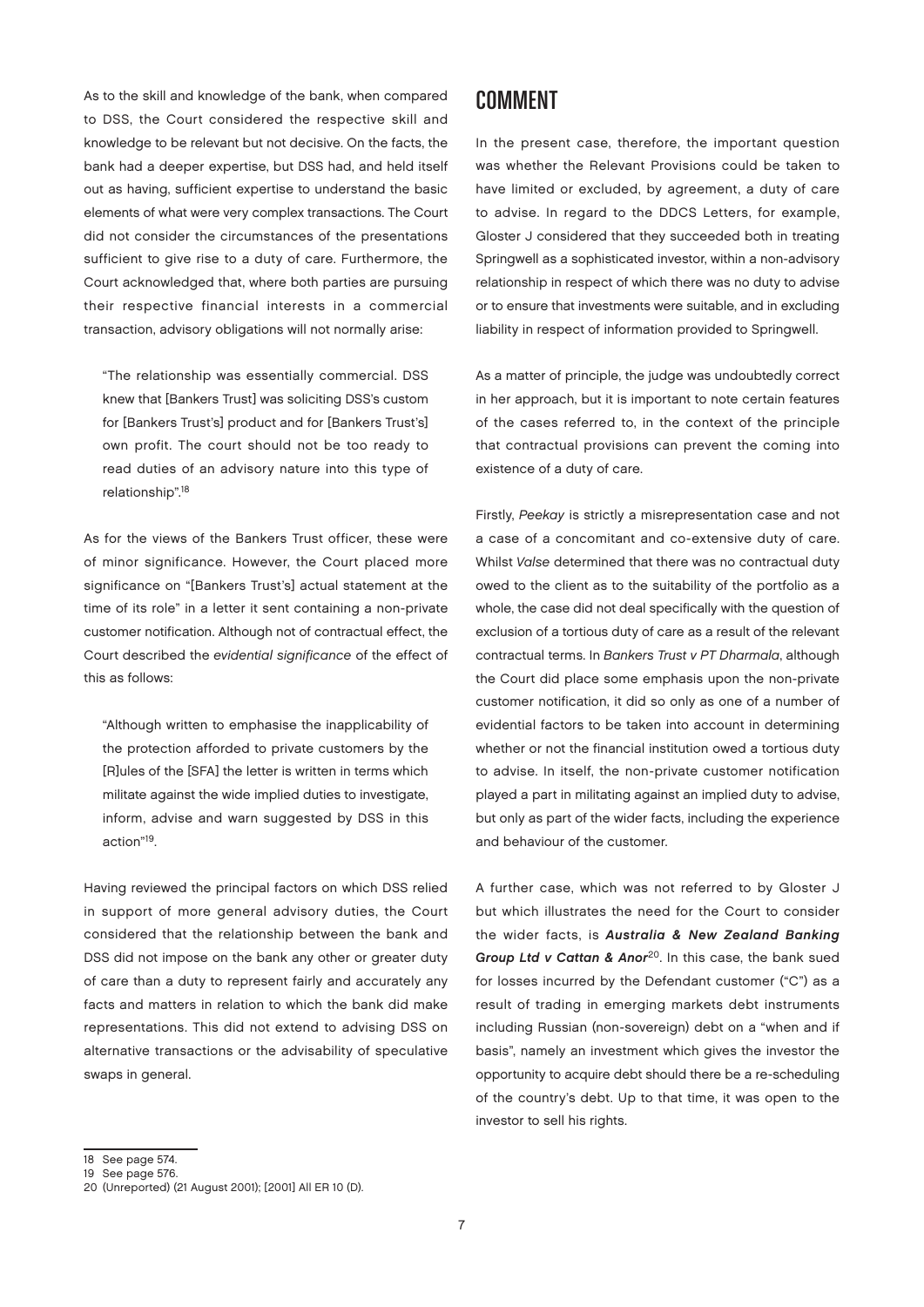The market had turned against C, and margin calls were made. After the debt was re-scheduled, C faced a relatively unattractive choice of closing out and sustaining a loss or persisting with the investment in the hope of getting his money back. In order to do the latter, he was offered the opportunity of entering into a deferred purchase agreement whereby he was "credited" with the amounts he had already paid by way of principal and margin call but undertook other obligations contained in the relevant agreement. After a period of reflection, C returned the agreement duly signed. However, problems persisted, and eventually the bank was forced to bring proceedings for monies due under the agreement. C alleged that although he had entered into the trades, he did so as a result of the bank improperly categorising him as a non-private investor, in breach of the IMRO Rules, and that he did not possess the knowledge and experience to be so classified. In reality, he asserted, he should have been treated as a private investor to whom the bank owed a duty of care to ensure that he did not enter into deals which he did not understand and which were inherently so risky that they were not suitable for a person of his standing and means. Therefore, C argued that he was not indebted to the Claimant bank and counterclaimed for losses made during his unsuccessful trading pursuant to Section 62(1) of the Financial Services Act 1986 (see now Section 150 of the Financial Services and Markets Act 2000).

The Court considered that C was a sophisticated investor who understood emerging markets risk in leveraged structures and had been properly classified as a non-private customer. Therefore, the Court found that the exclusion of the bank's regulatory obligations defined the relationship between the parties and, when taking into account the wider facts including the experience and behaviour of the customer, no duty of care to advise existed.

Therefore, Cattan illustrates that contractual customer classification is but one factor, albeit an important one, to be taken into account when assessing the extent to which a tortious duty of care has been negated. This will be considered in more detail in Part 4 (the regulatory framework).

# CIRCUMVENTION OF REPRESENTATIONS AND Acknowledgements

Given the judge's findings that the contractual documentation militated against and, in this case, negated a duty to advise with skill and care, it was necessary for Gloster J to consider Springwell's arguments for circumventing its own representations and acknowledgements in the contractual documentation. In particular, Springwell submitted that Chase could not rely upon representations or acknowledgements of fact in the Relevant Provisions, such as:

- (i) that Springwell was a sophisticated investor;
- (ii) that the transactions had been conducted on an execution-only basis;
- (iii) that the Chase entities had not given, and Springwell had not received, any advice in relation to any of the relevant transactions;
- (iv) that Springwell had not relied upon any advice from any of the Chase entities.

This, Springwell submitted, was because of the principle articulated by the Court of Appeal in Lowe v Lombank Limited<sup>21</sup>, that where a false statement is made about a matter of past fact, that statement cannot operate either as an estoppel by representation or (where the fact is expressed as an agreement) a contractual estoppel, unless:

- (i) the maker of the statement intended it to be taken as true and relied upon;
- (ii) the other party believed it to be true; and
- (iii) the other party in fact relied upon it.

Essentially, the Court of Appeal in Lowe v Lombank decided that clauses stating that one party "acknowledges" or "acknowledges and agrees" something as to past fact which is untrue cannot operate as positive contractual obligations:

"In so far as it was a representation it could operate only as an estoppel preventing the plaintiff from asserting the contrary…To call it an agreement as well as an acknowledgement by the plaintiff cannot

<sup>21</sup> [1960] 1 WLR 196 (CA).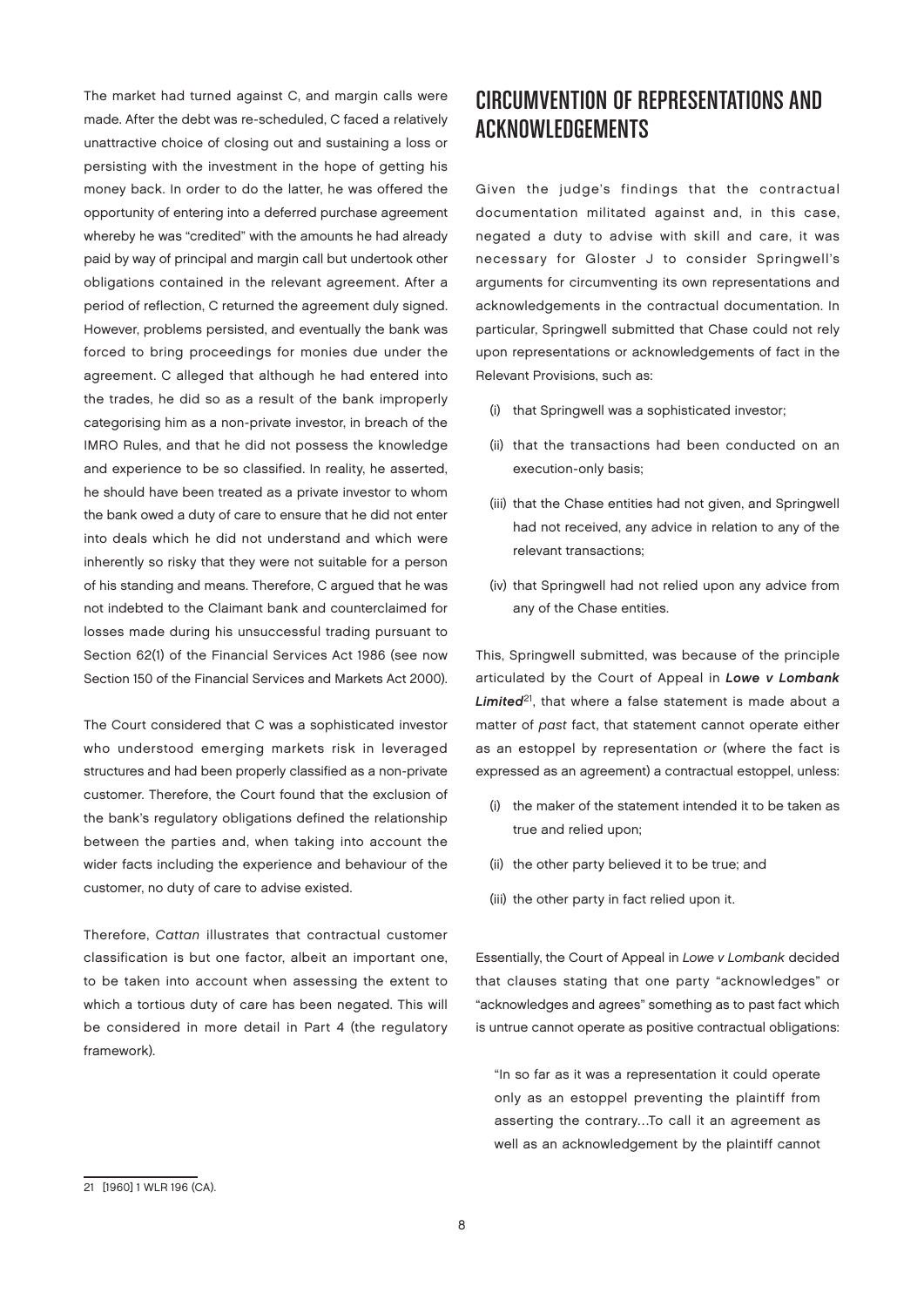convert a statement as to past facts, known by both parties to be untrue, into a contractual obligation, which is essentially a promise by the promisor to the promisee that acts will be done in the future or that facts exist at the time of the promise or will exist in the future. To say that [a person] "agrees" that he has not done something in the past means no more than that [person], at the request of [another], represents that he has not done that thing in the past. If intended by the [representor] to be acted upon by the person to whom the representation is made, believed to be true by such person and acted upon by such person to his detriment, it can give rise to an estoppel: it cannot give rise to any positive contractual obligation. Although contained in the same document as the contract, it is not a contractual promise."22

At best, such statements can give rise to an estoppel by representation, but only if:

- (a) the statement is clear and unambiguous;
- (b) the Plaintiff meant it to be acted upon by the Defendant or, at any rate, so conducted himself that a reasonable person in the position of the Defendant would take the representation to be true and believe that it was meant that he should act upon it; and
- (c) the Defendant did in fact believe it to be true and was induced by such belief to act upon it $^{23}$ .

These requirements for a representation to operate as an evidential estoppel were also emphasised by the Court of Appeal in EA Grimstead & Son Limited v McGarrigan (obiter) and in Watford Electronics v Sanderson<sup>24</sup>. In both cases, the Court of Appeal considered that an acknowledgement as to non-reliance upon representations or warranties other than those contained within the relevant agreement (i.e., excluding pre-contractual representations) is capable of operating as an evidential estoppel and that in order to establish such an estoppel, the three requirements identified by the Court of Appeal in Lowe v Lombank must be satisfied.<sup>25</sup> In EA Grimstead, the Court of Appeal stated:

"There are…at least two good reasons why the courts should not refuse to give effect to an acknowledgment of non-reliance in a commercial contract between experienced parties of equal bargaining power—a fortiori, where those parties have the benefit of professional advice. First, it is reasonable to assume that the parties desire commercial certainty…[and] want to avoid the uncertainty of litigation based on allegations as to the content of oral discussions at pre-contractual meetings. Second, it is reasonable to assume that the price to be paid reflects the commercial risk which each party…is willing to accept." (page 35AC)

Springwell argued that if a statement of past fact was expressed as an agreement, "it could not amount to a contractual obligation"; as a matter of substance, it was no different from a representation; and therefore, the Lowe v Lombank requirements that needed to be fulfilled for an estoppel by representation to arise applied equally to such a contractual statement. As a consequence, Chase had to prove that it believed the statements to be true and that it acted in reliance upon that belief. Springwell submitted that the parties cannot "agree" that they have done something in the past or that a subsisting relationship (which they are not amending or even purporting to amend) shall be characterised as something it is not, without running into the difficulty referred to in the passage from Lowe v Lombank set out earlier. The parties can amend it, or they can settle a disagreement about an existing state of affairs in order to found a basis for subsequent performance, but the recital of something untrue which is not relied upon as true so as to create an estoppel is not a contractual obligation.

Chase, on the other hand, sought to rely upon the Court of Appeal's decision in Peekay Intermark v Australia & New Zealand Banking Group (supra) to support the proposition that a contractual estoppel was not required to satisfy the requirements applicable to estoppel by representation. Chase argued that the relevant clause under scrutiny in Lowe v Lombank (a hire purchase agreement in respect of a motor car) did not use the language of agreement.

<sup>22</sup> At page 204.

<sup>23</sup> At page 205; see also Chitty on Contracts (30th Ed.), paragraph 14-133.

<sup>24</sup> (27 October 1999) (Unreported) (CA); and [2001] EWCA Civ 317 at paragraphs 40–41.

<sup>25</sup> See also Quest 4 Finance Limited v Maxfield & Others [2007] EWHC 2313 – Claimant finance company unable to establish that it believed and relied upon a declaration by the Defendants of non-reliance upon the Claimant in a Warranty document. Therefore, the Defendants were not estopped from alleging that they had relied upon statements in the Claimant's brochure to the effect that no personal guarantees were required from company directors and that the Warranty was simply to protect the Claimant against fraud.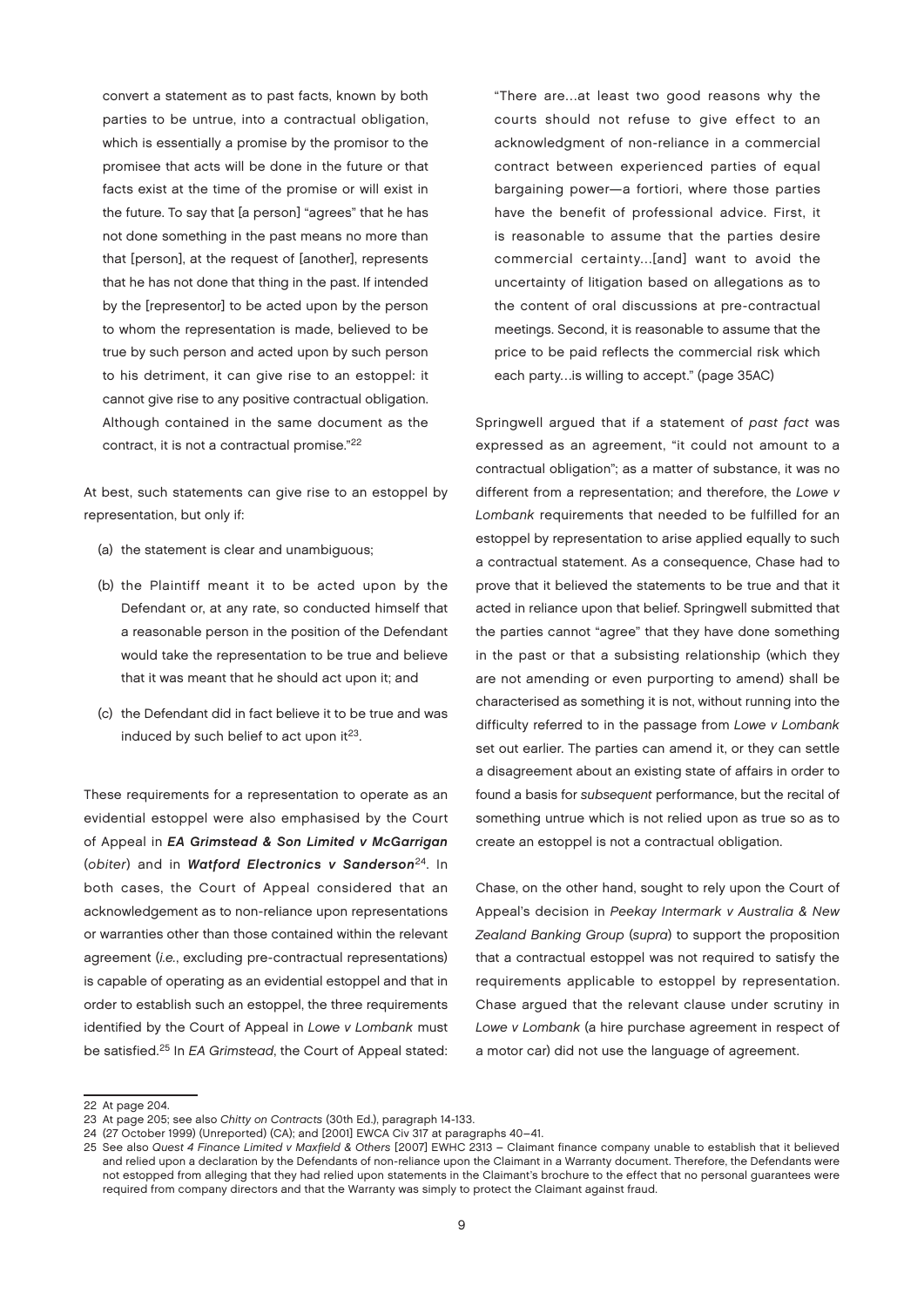Gloster J listed the so-called "untrue" statements in the Relevant Provisions (describing them, in light of her findings on the facts, as fairly modest in scope), as follows:

- (i) that Springwell was a sophisticated investor: by 1992 (when the MFA was signed) and certainly increasingly thereafter, the judge found that it was not untrue to refer to Springwell as a "sophisticated" investor;
- (ii) that the services were execution-only: although, for similar reasons, it may not have been correct to describe the service provided by JA as "execution-only" (depending upon the view one took of the phrase "execution-only"), the advice being provided was of the type described in (iii) below;
- (iii) that Springwell did not receive advice from Chase: although in 1992, and thereafter, AP was in receipt of advice (in the loose sense) and recommendations from JA, that was advice given in JA's capacity as a salesman, and not pursuant to any investment advisory agreement concluded at the time of Springwell's introduction to JA (or thereafter), either with the Private Bank or the Investment Bank;
- (iv) that Springwell did not rely upon Chase's advice: although, as the judge had found, AP relied to a certain extent upon JA's advice in making his investment decisions for Springwell, such decisions were ultimately his own.

Therefore, Gloster J considered that to the extent that any of the statements in the Relevant Provisions did not accurately reflect certain aspects of Springwell's actual trading relationship with Chase, any such inconsistency was, in qualitative terms, very different from the obviously false assertion in Lowe v Lombank that the Plaintiff had not made the purpose of her acquisition of the motor car known to the Defendant finance company.

Gloster J considered that the ratio of the decision in Lowe v Lombank could not, when analysed in its context, be regarded as authority for the far-reaching proposition that there could never be an agreement in a contract that the parties were conducting their dealings on the basis that a past event had not occurred, or that a particular fact was the case, although both parties knew that in reality that past

event had, or might have, occurred, or that the particular fact was not, or might not have been, the case. Gloster J saw nothing inappropriate or commercially offensive about Chase being permitted to rely on the statements in the Relevant Provisions, even if it could be said that in some respects they did not accurately reflect every aspect of the dealing relationship.

Gloster J added that all of the relevant terms of the contractual documentation fell squarely within the Peekay analysis, as contractual representations (and in some cases, warranties) or "agreements" as to the basis upon which the business was to be conducted. Thus, for example, where the contract provided that by placing an order, Springwell represented (see Appendix: Clause 4 of the 1997 DDCS Letter) that it was a sophisticated investor and that it had independently and without reliance on Chase made a decision to acquire the instrument, which was not a mere statement of historical fact, but a contractual representation forming the agreed and binding basis upon which the parties would transact every future purchase. The same analysis applied in respect of every clause in every document to which Springwell took this objection, according to the judge. It made no difference to the analysis that the statements gave rise to a contractual estoppel, whether some statements were expressed in the language of representation or of acknowledgement.

In Peekay, the relevant documentation included two passages in a Risk Disclosure Statement, which C2, on behalf of Peekay, confirmed by his signature that he had read and understood. The relevant passages contained detailed warnings to investors of the risks associated with various kinds of emerging markets investments, in the following terms:

"You should also ensure that you fully understand the nature of the transaction and contractual relationship into which you are entering."

"The issuer assumes that the customer is aware of the risks and practices described herein, and that prior to each transaction the customer has determined that such transaction is suitable for him."<sup>26</sup>

<sup>26</sup> See [2006] EWCA Civ 386; [2006] 2 Lloyd's Rep 511, at paragraph 55.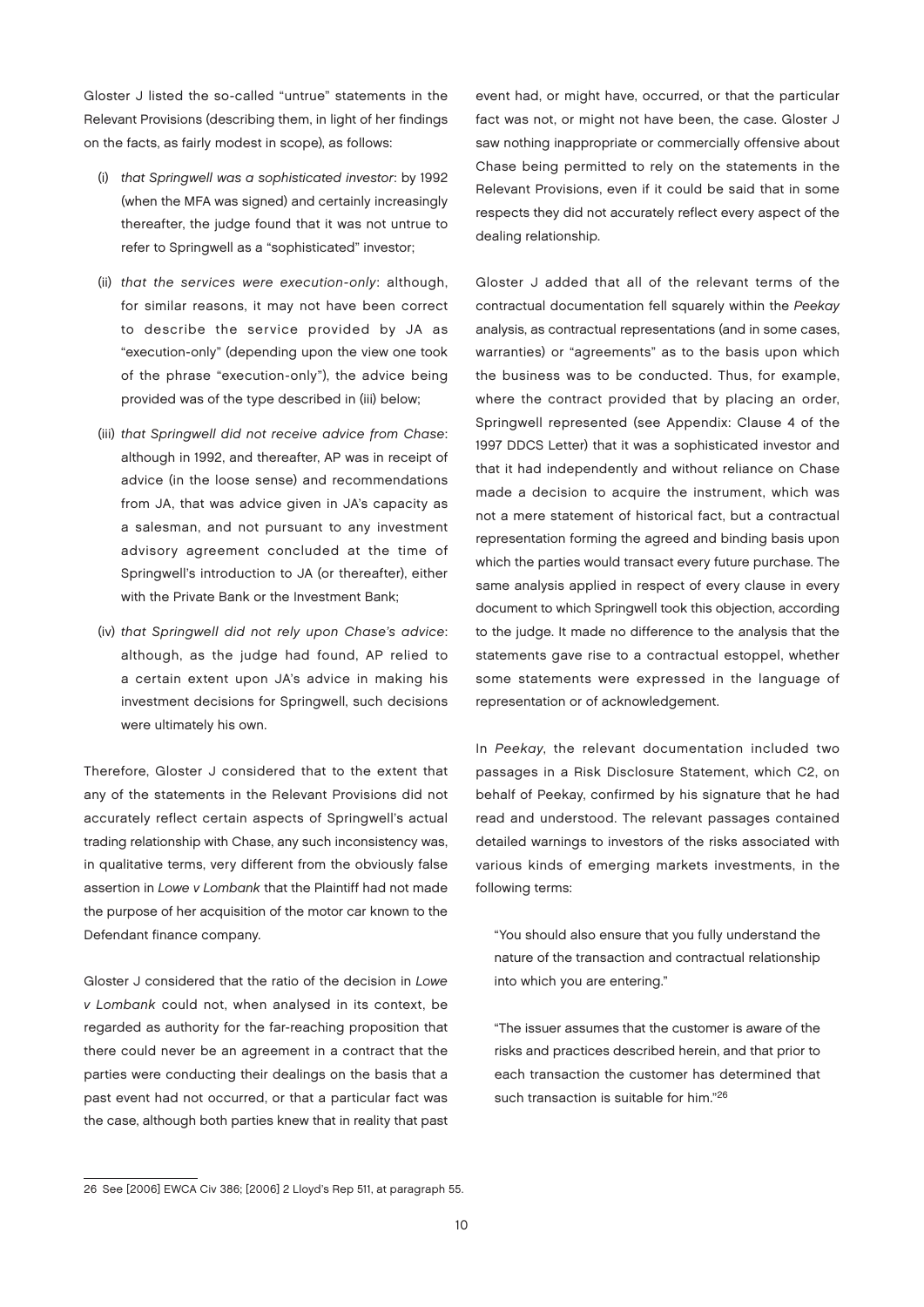Gloster J stated that all three judges in the Court of Appeal in Peekay were agreed that the provisions in the documentation gave rise to a contractual estoppel which contractually precluded the Claimant from making assertions of fact to the contrary. This was in addition to and distinct from any questions of estoppel by representation. She considered their reasoning to be firmly rooted in, and consistent with, the importance of freedom of contract and contractual certainty. The particular clauses concerned the question of understanding as to the nature of the instrument, which had direct relevance to certain of the allegations made by Springwell in the context of its misrepresentation claim. But, in Gloster J's judgment, the principle extended more broadly and applied to any other form of contractual statement, for instance as to sophistication or non-reliance on advice generally. In each case, the parties are contractually free to determine the factual basis upon which they conduct business. Furthermore, according to Gloster J, subsequent authorities showed that Peekay had been taken to represent the law on contractual estoppel.<sup>27</sup>

Gloster J added that her analysis was also consistent with Rix J in Deepak Fertilisers v ICI [1998] 2 Lloyd's Rep 139, a case relating to an entire agreement clause.

Gloster J did not consider the contractual estoppel argument of Peekay to be in any way inconsistent with the analysis of estoppel by representation. She accepted Chase's submission that they were different forms of estoppel with different jurisprudential bases, and the relevant point in Lowe v Lombank had to be viewed in its relevant statutory and factual context. In that case, the written document recording a mere statement as to past fact could not as a matter of language amount to a contractual promise. The analysis in Peekay was consistent with the analysis in Lowe v Lombank, even though Gloster J had some difficulty in seeing the distinction between a "statement as to past facts" (Lowe v Lombank) and a statement that "facts exist [or do not exist] at the time of the promise" [see also Chitty, paragraph 14-133 supra].

Gloster J, furthermore, did not accept Springwell's submission that contractual estoppel could not be utilised

to enable the parties to agree that they will deal with each other, going forward, on the basis that no advice should be deemed to have been given. Whilst, of course, JA was well aware, for example, that he had made recommendations as to the advisability of purchasing the relevant GKO-Linked Notes, that did not prevent a contractual estoppel from arising.

Even if, contrary to her conclusion, Chase had to rely on estoppel by representation, the judge considered that the three limbs of the relevant test were adequately satisfied to permit it to do so, because:

- (a) the terms of the Relevant Provisions were clear and unambiguous;
- (b) by signing the various documents, Springwell so conducted itself that a reasonable person in the position of Chase would have taken the representation to be true and believed that Springwell intended that Chase should act upon it; and
- (c) on her findings of fact, the judge considered that Chase did, at least to a certain extent, believe the representations to be true and was induced by such belief to act upon them. For example, at the time the relevant documents were signed, Chase did believe that Springwell was a sophisticated and experienced investor which was capable of making, and did in fact make, its own decision on every purchase that it made. Although Chase knew that JA was giving AP advice (in the nature of recommendations and opinions based on Chase research materials) and that AP relied on such advice in reaching his investment decisions, it knew that AP would in fact always make his own decision as to whether to invest or not. Further, Chase in fact thought that Springwell did not look to Chase as an investment advisor and did not consider that Chase was its investment advisor. Thus the representations in one sense reflected Chase's own view of the reality. Certainly, Chase acted in reliance on those beliefs, because it would not have traded with Springwell had Springwell not signed the documents.

<sup>27</sup> See Bottin International Investments v Venson [2006] EWHC 3112 (Ch) at paragraph 154; Donegal International v Republic of Zambia [2007] EWHC 197 (Comm); [2007] 1 LLR 397 paragraphs 13 and 465. See also Orient Centre Investments v Societe Generale [2007] SGCA 24 (Singapore, Court of Appeal) (at paragraphs 51–52).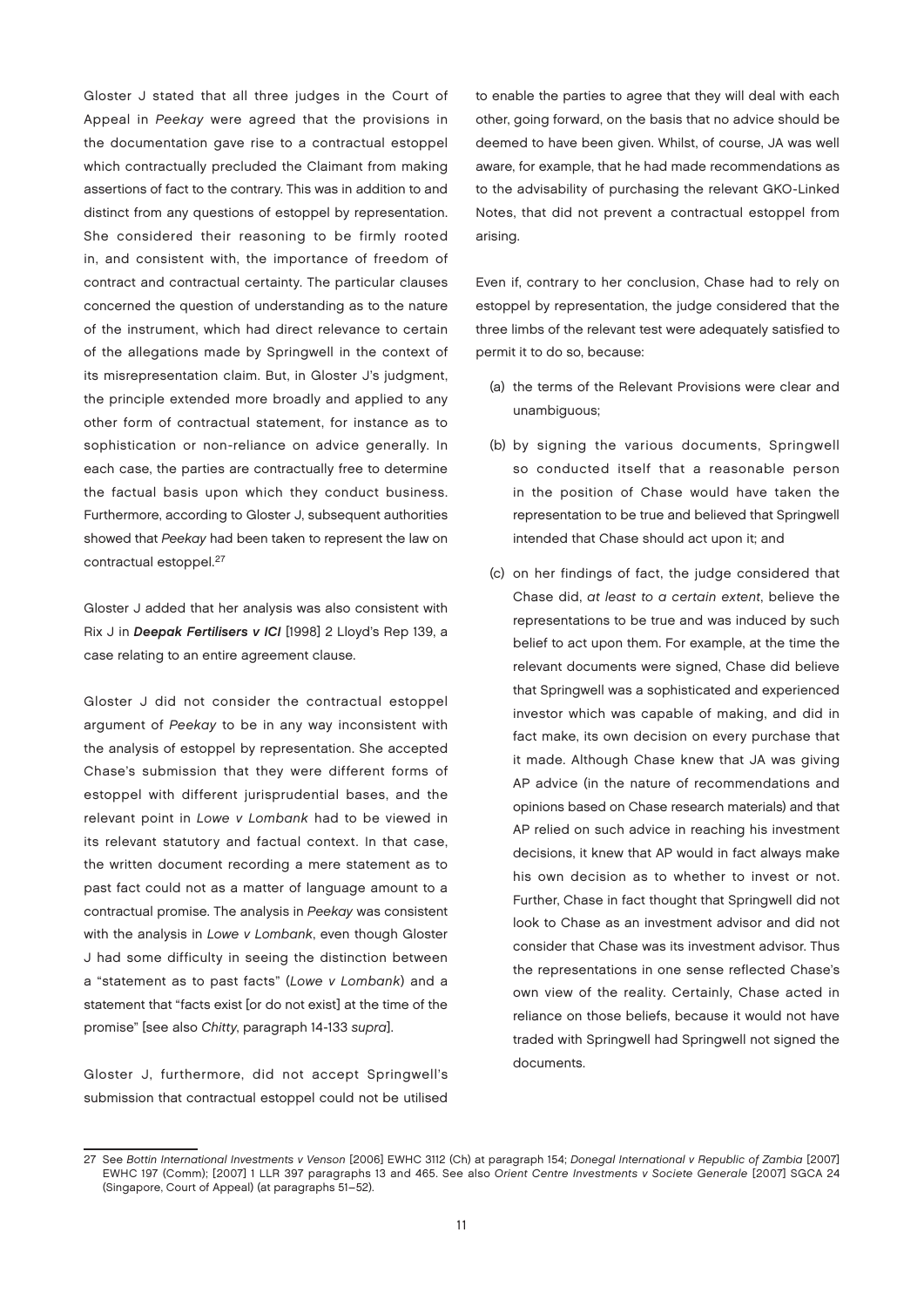#### **COMMENT**

This part of the first judgment is one of the most important, highlighting tension in the law between estoppel by representation and contractual estoppel in commercial contracts between parties of equal bargaining power. It raises important questions as to the proper analysis of statements in contractual documents and, in particular: whether statements as to past facts or acts, even if expressed as an agreement, can give rise to a contractual promise or only a representation; whether an evidential estoppel arises requiring satisfaction of the three-limb test in Lowe v Lombank; and whether the provisions, as drafted, give rise to a contractual estoppel, without the need for the satisfaction of the three-limb test.

Unfortunately, the judge did not deal in any detail with the wording in the Relevant Provisions and, in particular, whether statements made in the Relevant Provisions were to be considered as contractual promises or representations, and whether as to past or future facts. For example, in the DDCS Letters, the customer's confirmation of the terms by its signature did not expressly amount to an agreement to the representations made, but simply to the fact of being treated as a non-private customer.

Although the judge relied upon the Court of Appeal's decision in Peekay, that case did not deal specifically with estoppel by representation, including statements as to past fact. The only statement as to past fact in the wording under scrutiny in Peekay was that the client (through C2) had satisfied itself that the transaction was suitable. However, that statement as to past fact was swept up in the Court of Appeal's general analysis of the client's confirmation that it understood the Risk Disclosure Statement generally, which gave rise to a contractual estoppel<sup>28</sup> preventing the client from claiming that it had been induced to enter into the transaction by a misrepresentation as to its nature.

In Peekay, the bank's contractual estoppel argument was raised only during the course of the appeal itself. It was given permission to argue that Peekay's confirmation, by signature of the Risk Disclosure Statement, that it had read and understood the Risk Disclosure Statement meant that it was estopped from asserting that it had not understood the nature and effect of the Final Terms and Conditions relating

to investments in GKOs such that it could not maintain that it had been induced by misrepresentation to enter into the contract. The Court of Appeal stated:

"There is no reason in principle why parties to a contract should not agree that a certain state of affairs should form the basis for the transaction, whether it be the case or not. For example, it may be desirable to settle a disagreement as to an existing state of affairs in order to establish a clear basis for the contract itself and its subsequent performance." (paragraph 56)

The specific reference to settlement of a disagreement echoed the facts of Colchester Borough Council v Smith, in which a dispute as to whether or not a tenant had gained adverse possession of property was settled on the basis of an agreement, among other things, that the tenant had not in fact gained adverse possession. The Court of Appeal's decision in Colchester Borough Council, which was not a case of misrepresentation, was firmly rooted in the Court's interest in upholding agreements to compromise disputes. As the Court of Appeal in Peekay stated:

"Where parties express an agreement of that kind in a contractual document neither can subsequently deny the existence of the facts and matters upon which they have agreed, at least so far as concerns those aspects of their relationship to which the agreement was directed." (paragraph 56)

The Court of Appeal went on to deal specifically with express acknowledgements by the parties that they had not been induced to enter into a contract by representations other than those contained in the contract itself:

"The effectiveness of a clause of that kind may be challenged on the grounds that the contract as a whole, including the clause in question, can be avoided if in fact one or other party was induced to enter into it by misrepresentations. However, [there is] no reason in principle why it should not be possible for parties to an agreement to give up any right to assert that they were induced to enter into it by misrepresentation, provided that they make their intention clear, or why a clause of that kind, if properly

<sup>28</sup> See Colchester Borough Council v Smith [1991] Ch 448, affirmed on appeal [1992] Ch 421.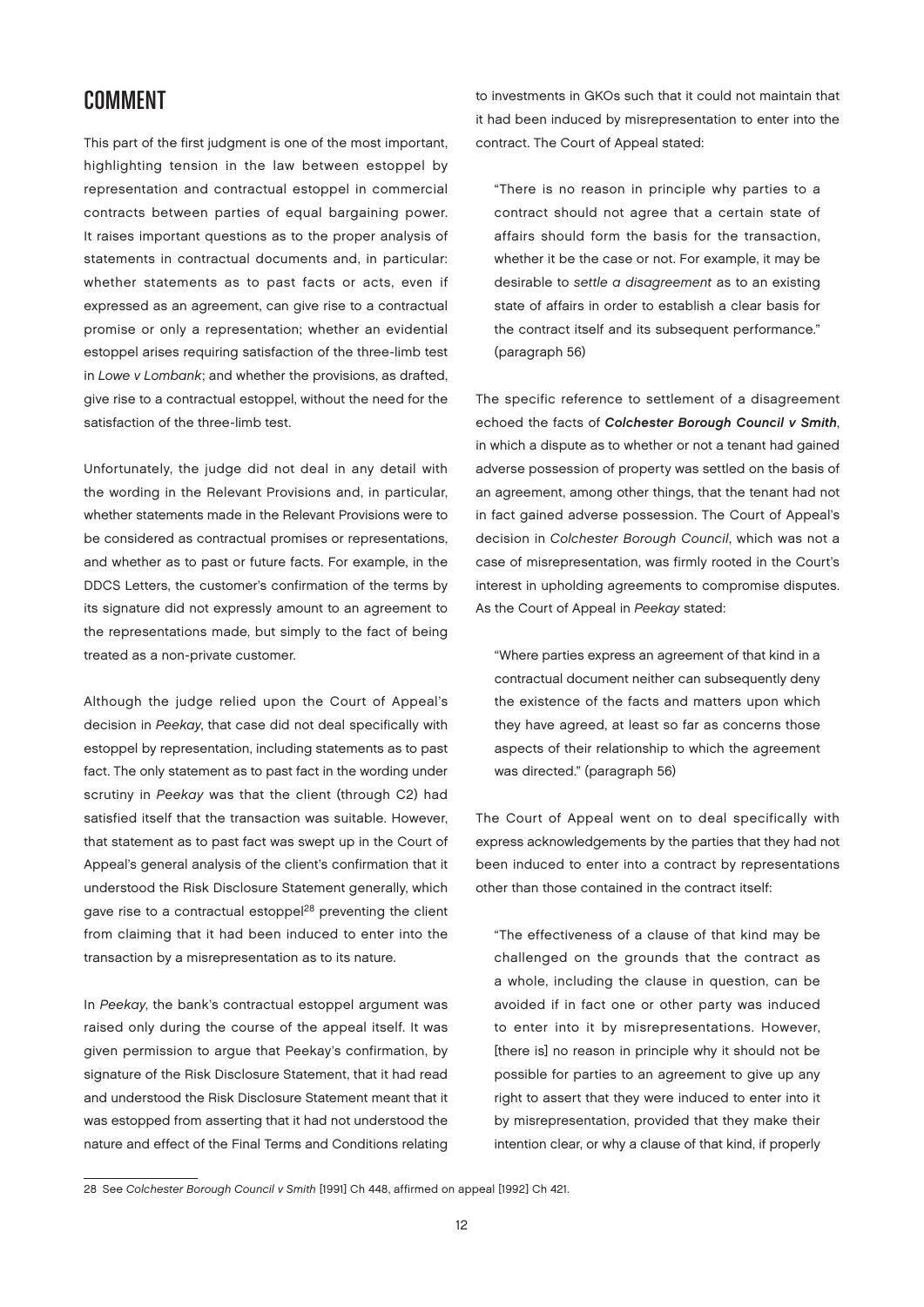drafted, should not give rise to a contractual estoppel of the kind recognised in Colchester Borough Council v Smith".

However, the Court of Appeal did not give examples of the kind of clause which it had in mind. In any event, it confirmed that this particular question did not arise in Peekay. Indeed, the Court of Appeal went on to state:

"A clause of that kind may (depending on its terms) also be capable of giving rise to an estoppel by representation if the necessary elements can be established: see EA Grimstead & Son Ltd v McGarrigan [supra]".

Therefore, the Court of Appeal confirmed, in effect, that the question of whether a particular clause seeking to exclude claims in respect of pre-contractual representations could give rise to a contractual rather than an evidential estoppel depended upon the wording of the clause. Whilst this was consistent with the Court of Appeal's own decision in Lowe v Lombank, it is unfortunate that the Court of Appeal did not comment specifically upon its previous decisions and observations in the cases of EA Grimstead and Watford Electronics.

Although Gloster J relied, in part, upon the fact that Peekay appears to have been followed in subsequent cases, those cases cite Peekay in relation to the very point that did not arise in Peekay itself, namely whether non-reliance clauses in respect of representations other than those set out in the relevant agreement can create a contractual estoppel in respect of pre-contractual misrepresentation. In Bottin International v Venson Group<sup>29</sup>, Clause 16(d) of the relevant agreement recorded the purchaser's acknowledgement that it had not relied upon any warranty, representation or information in entering into the SPA, except as set out in the agreement itself. In Donegal International v Zambia<sup>30</sup>, Clause 3(1)(d) of the relevant settlement agreement recorded: "The Republic of Zambia acknowledges and confirms that it is not entering into this Agreement in reliance upon any statement (other than expressly set out herein)…".

These decisions at first instance seem to be inconsistent with the Court of Appeal's decisions and observations

in relation to identical provisions in the cases of EA Grimstead and Watford Electronics, to the effect that the representations fell to be considered in the context of the three-limb test in Lowe v Lombank. It is not at all clear, therefore, that it is fair to say, as Gloster J did, that the cases of Bottin and Donegal show that Peekay has been taken to represent the law on contractual estoppel.

When dealing specifically with the argument in Peekay, the Court of Appeal analysed the situation on the basis of offer and acceptance. Peekay, by confirming that it had read and understood the Risk Disclosure Statement and by returning it with its instructions to the Respondent bank to make the investment, offered to enter into a contract on those terms, and that offer was accepted by the bank when it implemented the instructions. As a result, it was part of the contract between Peekay and the bank that Peekay was aware of the nature of the investment it was seeking to purchase and had satisfied itself that it was suitable for its needs. In those circumstances, and since it was not suggested that the bank misrepresented the effect of the documents, it was not open to Peekay to say that it did not understand the nature of the transaction described in the Final Terms and Conditions, and if that was so, it could not assert that it was induced to enter into the contract by a misunderstanding of the nature of the investment derived from what the salesperson had said about the GKO product some days earlier. In other words, the Court of Appeal found, on the facts of the case, that Peekay accepted that the bank was willing to enter into a contract with it only on the assumption that it had satisfied itself that the transaction was suitable and that agreement was reached on that basis. If Peekay had not satisfied itself prior to the transaction, it nevertheless agreed that at the time of the agreement, it was satisfied that the transaction was suitable. These facts distinguish Peekay from Lowe v Lombank, in which the individual consumer concerned signed documents containing bald acknowledgements and agreements as to past facts (e.g., inspection of the motor vehicle) which were simply incorrect.

In the context of the uncertainty as to whether statements of past fact always require satisfaction of the three-limb test set out in Lowe v Lombank, it is notable that the judge stated that there was nothing inappropriate or commercially offensive about Chase being permitted to rely on the

<sup>29</sup> Supra. 30 Supra.

<sup>13</sup>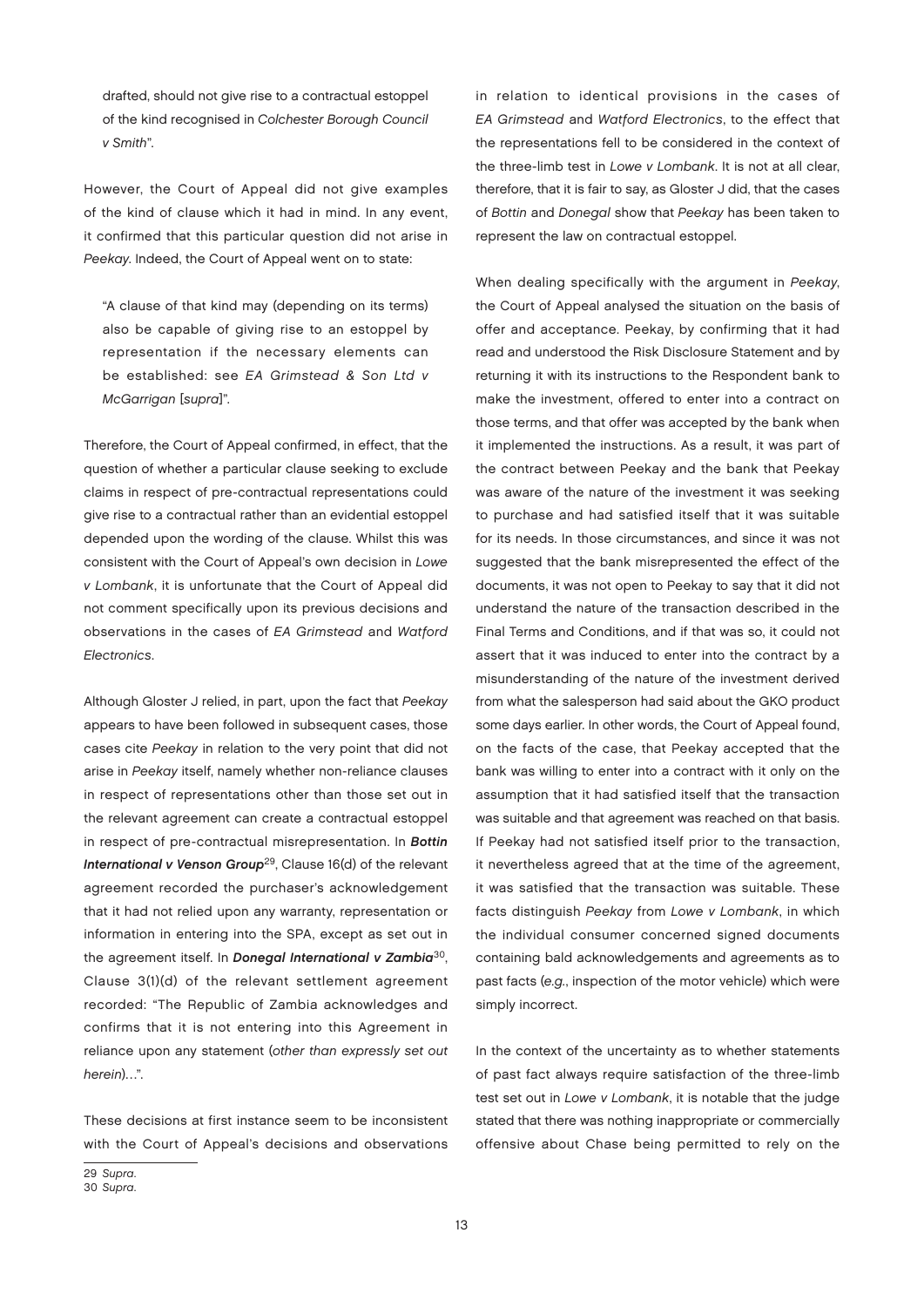statements in the Relevant Provisions even if it could be said that in some respects those statements did not accurately reflect every aspect of the dealing relationship. Whilst the Court of Appeal in Peekay may have agreed that the facts of that case gave rise to a contractual estoppel, the judgment did not address estoppel by representation and did not go into any detail at all about the relevance of statements as to past facts and any consequences thereof in the context of a contractual estoppel analysis.

Pending further review of the Court of Appeal's decision in Peekay, perhaps on appeal in this case, it is necessary to be careful as to whether the particular wording of clauses such as non-reliance clauses might afford a defence of contractual estoppel or evidential estoppel requiring satisfaction of the three-limb test in Lowe v Lombank.

It is interesting that, in conclusion, Gloster J considered the possibility of Chase having to satisfy the requirements for estoppel by representation. In particular, she stated that if Chase had to show that it did not believe that AP relied at all on any of JA's advice in coming to his investment decisions, then it would fail to establish estoppel by representation. Therefore, according to Gloster J, should Springwell appeal and succeed in its argument that Lowe v Lombank applies and that under the relevant test Chase would have to prove that it believed Springwell's statements in the Relevant Provisions to be true and that it acted in reliance upon that belief, the estoppel defence might fall away.

## Avoidance of the Contractual Documentation Altogether

Springwell's further attack on the Relevant Provisions was to seek to avoid them through reliance on a number of legal principles. The judge explained that the thrust of Springwell's arguments under each head was that the contractual documentation was inconsistent with the alleged advisory relationship as it operated in practice. It was clear to her that all other arguments were related or factually inter-dependent.

Gloster J noted that it was not suggested that Chase positively misrepresented the terms of any of the contractual documents. Nor was any case based on an allegation of a

#### (1) The Principle in Interfoto v Stiletto

Springwell relied upon the principle in Interfoto v Stiletto, namely that:

"…if one condition in a set of printed conditions is particularly onerous or unusual, the party seeking to enforce it must show that that particular condition was fairly brought to the attention of the other party". 31

Springwell contended that the Relevant Provisions were unusual and onerous in that they purported to empty the advisory undertaking of any content. This required that they be drawn very clearly to Springwell's attention. Chase did not do anything to draw the Relevant Provisions to Springwell's attention, and this was plainly insufficient in the circumstances. Therefore, Springwell contended under the principle that Chase should not be entitled to enforce them. Whilst Springwell's pleaded case appeared to make the allegation only in respect of the GKO-Linked Note confirmations, Springwell's submissions extended to all the Relevant Provisions. Nevertheless, even though, strictly speaking, the question of whether any relevant clause was particularly onerous or unusual ought to have been considered on the basis of evidence, including expert evidence, the judge determined the argument in respect of all Relevant Provisions.

In Interfoto, a clause in the Plaintiffs' delivery note imposed a "holding fee" of £5 per day plus VAT for transparencies held over the allowed period of 14 days. The return of 47 transparencies four weeks late led to a charge of almost £3,800. The Court stated:

"The tendency of the English authorities has … been to look at the nature of the transaction in question and the character of the parties to it; to consider what notice the party alleged to be bound was given of the particular condition said to bind him; and to resolve whether in all the circumstances it is fair to hold him bound by the condition in question. This may yield a result not very different from the civil law principle of

non est factum, namely that Springwell executed documents under a fundamental misapprehension as to their nature.

<sup>31</sup> [1989] 1 QB 433, at 439, per Dillon LJ.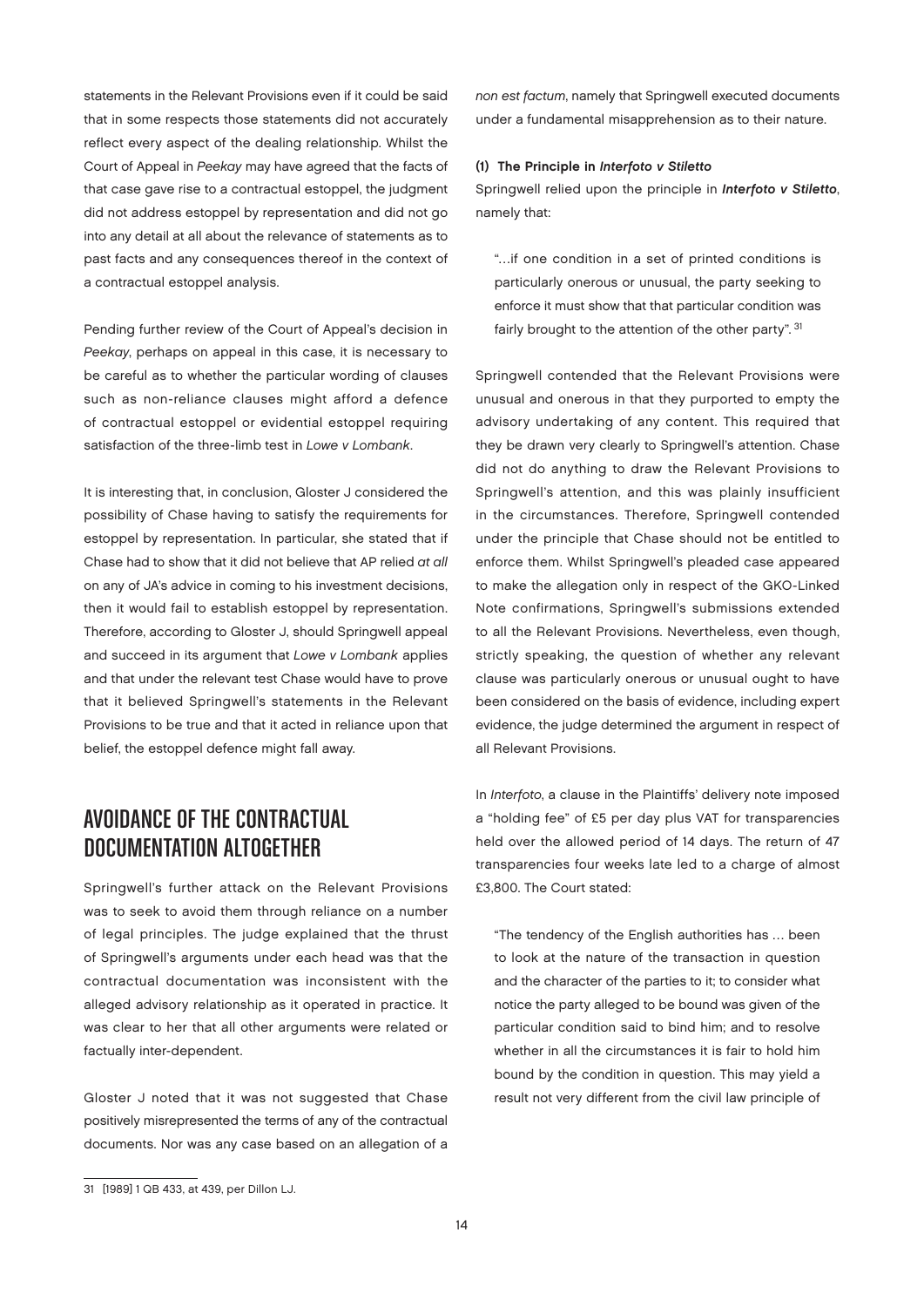good faith, at any rate so far as the formation of the contract is concerned.

…[The defendants] are to be relieved because the plaintiffs did not do what was necessary to draw this unreasonable and extortionate clause fairly to their attention."32

Gloster J considered that subsequent authorities show that, in the absence of any general duty under English law to negotiate in good faith<sup>33</sup>, and in the interests of commercial certainty, the application of the Interfoto principle is necessarily very restricted. In HIH Casualty and General Insurance v New Hampshire Insurance Co.<sup>34</sup>, the Court of Appeal considered that the principle simply did not apply at all in the case of signed contracts:

"Interfoto v Stiletto was not concerned with the effectiveness of an incorporation clause in a signed contract, which is essentially a question of construction, but rather with a question of notice: the question of whether sufficient notice has been given to a person by means of a document which has not been signed so as to render that person contractually bound by the term or terms set out in that document"35.

However, Gloster J commented that the question whether the principle could ever conceivably apply to signed contracts had not been conclusively determined. In Amiri Flight Authority  $v$  BAE Systems<sup>36</sup>, the Court left open the possibility that there might be some unusual types of contract to which the principle might apply, and it referred to "a provision of an extraneous or wholly unusual nature"; 37 but the judge considered these to be very far removed from the Springwell case. Equally, in Ocean Chemical Transport Inc. v Exnor Craggs,<sup>38</sup> the Court of Appeal seemed prepared to assume (although it did not matter for that case) that the principle might apply to a signed contract in "extreme circumstances".<sup>39</sup> Gloster J also referred to Lacey's Footwear v Bowler, in which the Court of Appeal refused to

39 Per Waller LJ, at paragraphs 48 and 49.

apply a standard term limiting liability to the value of goods, contained in the small print of the Defendant carriers' terms and conditions, when the carriers had failed to effect full insurance cover for the Plaintiff wholesalers' goods<sup>40</sup>.

Whatever the precise scope of the principle, Gloster J concluded that it must, on any basis, have a very limited application to signed contracts between commercial parties operating in the financial markets. In her view, the principle did not apply in the circumstances of the present case, even though she found that many, if not most, of the Relevant Provisions were not expressly drawn to Springwell's attention. In her judgment, none of the Relevant Provisions in any of the contractual documentation could be characterised as "particularly onerous or unusual",<sup>41</sup> let alone "unreasonable" or "extortionate". Indeed, Springwell had not adduced any market or expert evidence to support such a characterisation.

The Relevant Provisions confirmed, in various ways, that Chase was not providing investment advice to Springwell in its decision to purchase emerging markets investments and was not assuming liability for any advice which it did provide. Nor were the Relevant Provisions unusual; they were routine, standard-form and normal provisions in contractual documents of their kind.

Indeed, many of the terms were contained in very similar contracts provided by other banks, which Springwell or the brothers happily signed. For example, after the default, another Polemis corporate investment vehicle signed a document containing provisions broadly similar to the MFA, a standard contract drafted by Chase for the Margin Forward Programme with another bank. Springwell had signed a GMRA, an industry standard (PSA) document, with ML. Springwell also signed a document similar to the DDCS Letters with ML. These were standard documents designed by Chase's compliance department, consistent with the SFA's guidance. It was standard banking practice to require a customer to sign such a letter if he wished to trade in particular fields.

<sup>32</sup> Per Bingham LJ, at page 445.

<sup>33</sup> See, e.g., per Bingham LJ in Interfoto at page 439.

<sup>34</sup> [2001] EWCA Civ 735; [2001] 2 Lloyd's Rep 161.

<sup>35</sup> Per Rix LJ at paragraph 209.

<sup>36</sup> [2003] EWCA Civ 1447; [2003] 2 Lloyd's Rep 767.

<sup>37</sup> Per Mance LJ, at paragraph 15.

<sup>38</sup> [2000] 1 Lloyd's Rep 446.

<sup>40</sup> [1997] 2 Lloyd's Rep 369, at 384–385.

<sup>41</sup> See per Dillon LJ in Interfoto (supra), and per Rix LJ in HIH at paragraph 211.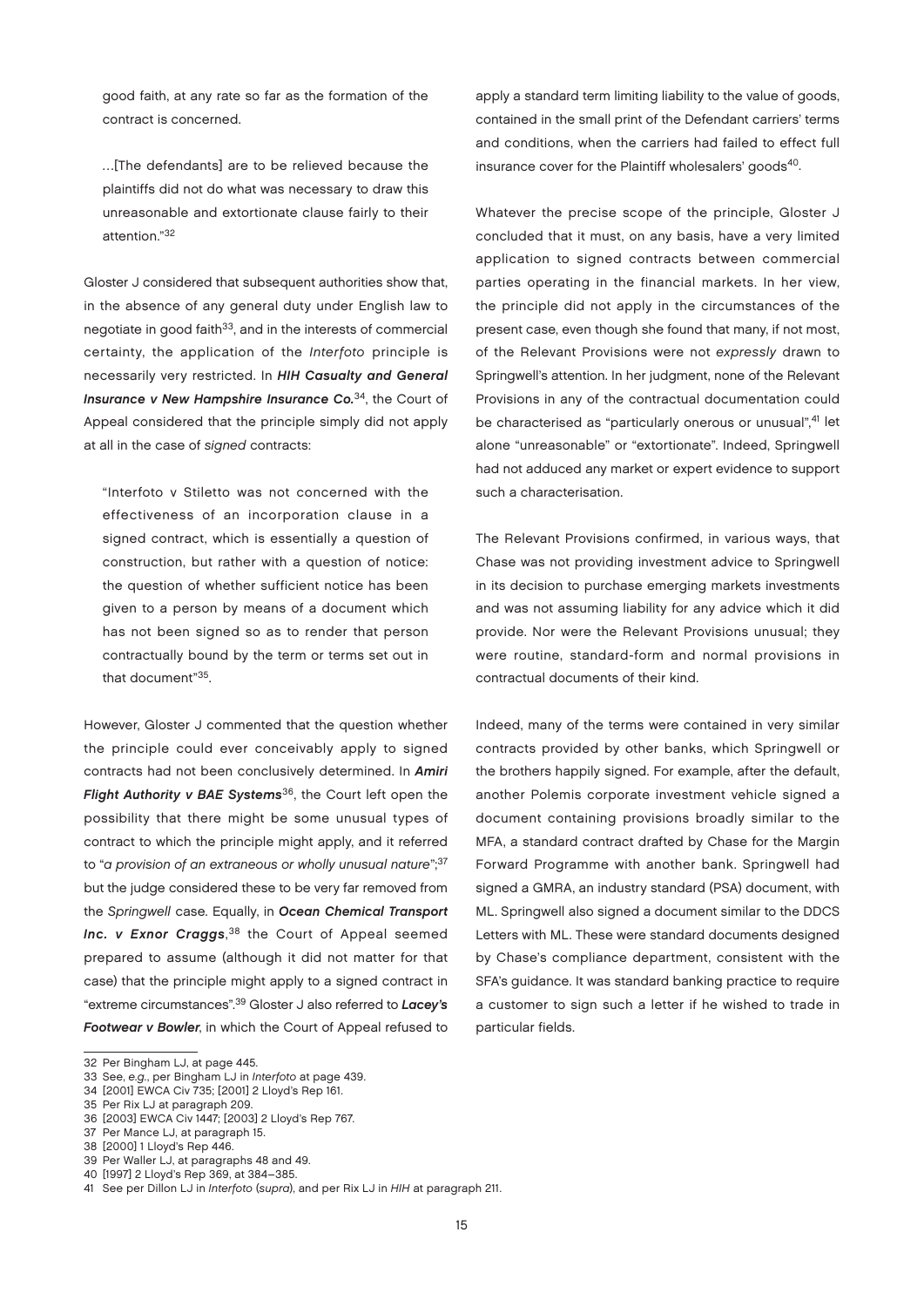Chase relied upon the sheer number and regularity of the documents which were routinely provided to Springwell to sign, including several copies of the confirmations. Gloster J considered that Chase had done enough to bring home to Springwell the overall thrust of the contractual documents by repeatedly requiring signatures from Springwell. Ultimately, the responsibility for Springwell's choice not to bother to read, or to read with sufficient attention, the Relevant Provisions (if indeed it did not do so) had to be its own.

Finally, contrary to Springwell's suggestion that its case under the Interfoto principle was at its strongest in respect of the GKO-Linked Notes, because they had never been received by Springwell, the judge found (and Springwell had belatedly accepted) that the Notes had indeed been received.

#### Comment

It seems clear that the underlying basis for the judge's rejection of Springwell's reliance upon the principle in Interfoto v Stiletto was that it had very limited application to signed contracts between commercial parties operating in the financial markets. This highlights the question of when individual principals of an investment vehicle, which has been classified as a non-private customer, become commercial parties with equal bargaining power in the context of financial investments, along with the extent of the relevance of the underlying financial markets business. This question will be considered in the context of the regulatory framework in Part 4.

Although the Court of Appeal in HIH Casualty v New Hampshire did not state expressly that the Interfoto principle simply did not apply at all in the case of signed contracts, that was suggested both in HIH Casualty and also in Amiri Flight Authority v BAE<sup>42</sup>. In any event, the Court of Appeal in Amiri found it difficult to see the relevance of the Interfoto principle because the Amiri case itself concerned a signed contract which the Plaintiffs had had the opportunity to read and consider overnight before signing. As a result, the Court of Appeal in Amiri, just as in HIH Casualty, considered the question to be principally one of construction and not one of fair notice.

However, in Ocean Chemicals v Exnor (supra), the Court of Appeal decided that where a party had signed an acknowledgement of the terms and conditions and of their incorporation, as Springwell had in relation to a number of the Relevant Provisions, the Interfoto principle might apply in an extreme case, such as where the signature was obtained under pressure of time "or other [unspecified] circumstances" and where it was possible to satisfy the test of whether the clause was one which was particularly onerous or unusual for incorporation in the contract in question. In Ocean Chemicals, where the relevant contractual provision excluded the Defendant's liability unless a claim were to be brought within six months of the delivery of goods, the Plaintiffs had signed an express acknowledgement, and it could not be said that the Respondents had failed in their duty to bring the existence of the term to the notice of the Plaintiffs (through their agents), having sent the terms to the Plaintiffs' agents long before the contract was signed.

At the end of the day, Springwell did not make its task any easier by failing to put forward expert evidence, the importance of which was highlighted in HIH Casualty v New Hampshire.

Finally, where it is appropriate to rely upon the Interfoto principle, the Court of Appeal has stated that the right approach is to apply carefully the principles set out clearly by Bingham LJ as to: the nature of the transaction in question; the character of the parties; the particular notice (if any) given of the allegedly onerous condition; and whether, in all the circumstances, it is fair to hold a party bound by the condition in question.

#### (2) Unilateral Mistake

Springwell also submitted that the Relevant Provisions were unenforceable by virtue of unilateral mistake on the part of Springwell. Springwell relied upon the Court of Appeal's translation in Hurst Stores and Interiors Ltd v ML Europe Property Ltd<sup>43</sup> of its own statements of principle in Commission for New Towns v Cooper (Great Britain) Ltd<sup>44</sup>, in light of which it would have to be established that:

(1) Springwell was mistaken as to the content and effect of the Relevant Provisions;

<sup>42</sup> Supra. See per Mance LJ, at paragraph 15.

<sup>43</sup> [2004] BLR 249, at paragraph 20.

<sup>44</sup> [1995] 2 Ch 259.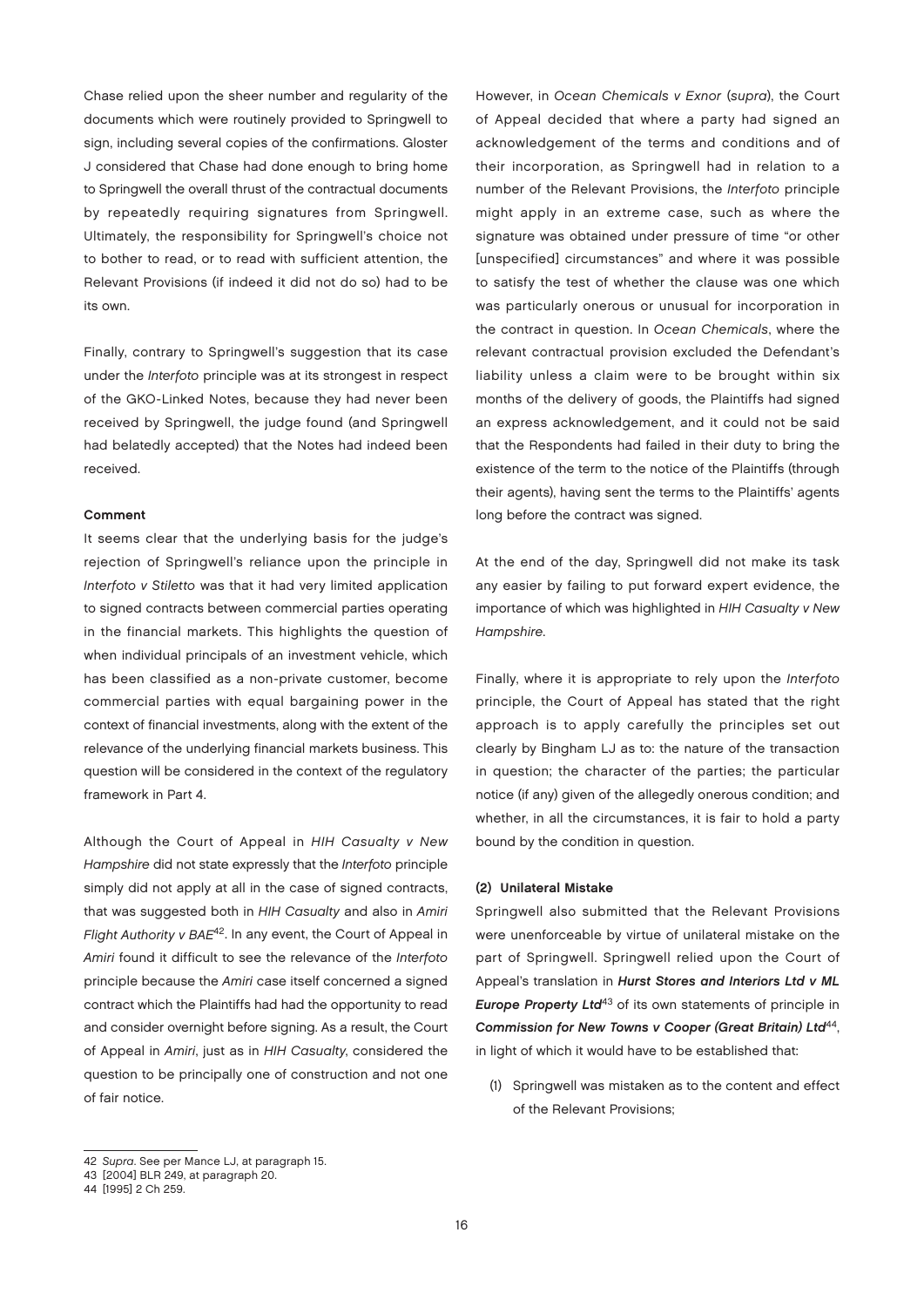- (2) Chase had actual or "shut-eye" knowledge of the mistake; and
- (3) overall, the conduct of Chase was unconscionable.

As for knowledge, Springwell contended that Chase "must have known or shut its eyes to the fact that Springwell cannot have intended to vary its relationship with Chase" in the manner purported by the Relevant Provisions (in particular that Chase would cease responsibility for advising), and Springwell cannot therefore have understood that the documents contained any provisions purporting to have that effect. However, the judge considered that there was no basis for the allegation that Chase had "knowledge" of Springwell's alleged mistake.

In any event, the judge had concluded that there was no original contract or relationship between Chase and Springwell under which Chase assumed legal responsibilities to give general or specific investment advice to Springwell in the first place. Gloster J stated that Springwell's arguments would also fail on the basis that, whatever may have been the extent of AP's comprehension of the Relevant Provisions, he was not "mistaken" as to their terms. Moreover, as the judge had explained, the Relevant Provisions did not prevent JA from doing what he had always done: giving information, advice and recommendations to Springwell about emerging markets investments or the state of the market. All the Relevant Provisions did was to define the Investment Bank's and Private Bank's trading relationship with Springwell, so that their dealings were conducted on the basis (whether assumed or actual) that no investment advice was being given by any Chase entity for which it could be held responsible.

Gloster J concluded by stating that the requirements for setting aside a contractual provision on the grounds of unilateral mistake are very strict; see Rowallan Group v Edgehill Portfolio Ltd<sup>45</sup>. In the circumstances of the present case, there were certainly no grounds for invoking such a drastic remedy<sup>46</sup>.

#### Comment

Springwell's case for avoiding the Relevant Provisions on the basis of unilateral mistake, on the facts of this case, did not appear to be strong. As a general rule, there cannot be an effective unilateral mistake as to the terms of a contract unless the mistaken party has a positive belief that the terms say one thing when in fact they say another, and the other party knows of the mistake. On the face of the wording of the Relevant Provisions, and given their extent, it would seem difficult for Springwell successfully to argue that it had a positive belief that the contractual terms required Chase to provide general investment advice throughout the relationship. Furthermore, proving knowledge on the part of Chase would also seem to be very difficult.

In the case of rectification, the nature of the knowledge that a party must be shown to have of the other's mistake was considered in detail by the Court of Appeal in George Wimpey UK Ltd v VI Construction Ltd<sup>47</sup>, by reference to the analysis of the various forms of knowledge made in **Baden** v Societe Generale<sup>48</sup>, such that it must amount to:

- (i) actual knowledge;
- (ii) wilfully shutting one's eyes to the obvious; or
- (iii) wilfully and recklessly failing to make such enquiries as an honest and reasonable man would make.

In Agip (Africa) Ltd v Jackson<sup>49</sup>, the Court considered that the true distinction was between honesty and dishonesty, such that in cases (i) to (iii) above, the non-mistaken party would not be acting honestly. By implication, the same would not be true if that party had merely (again, adopting the categories from Baden v Societe Generale):

- (iv) knowledge of circumstances which would indicate the facts to an honest and reasonable man; or
- (v) knowledge of circumstances which would put an honest and reasonable man on enquiry.

In George Wimpey, the Court of Appeal stated:

"The remedy of rectification for unilateral mistake is a drastic remedy, for it has the result of imposing on

<sup>45</sup> [2007] EWHC 32 (Ch), at paragraph 14 per Lightman J.

<sup>46</sup> Per Lightman J, supra.

<sup>47</sup> [2005] EWCA Civ 77, [2005] BLR 135. 48 [1993] 1 WLR 509 (although decided in 1983).

<sup>49</sup> [1990] Ch 265 at 293.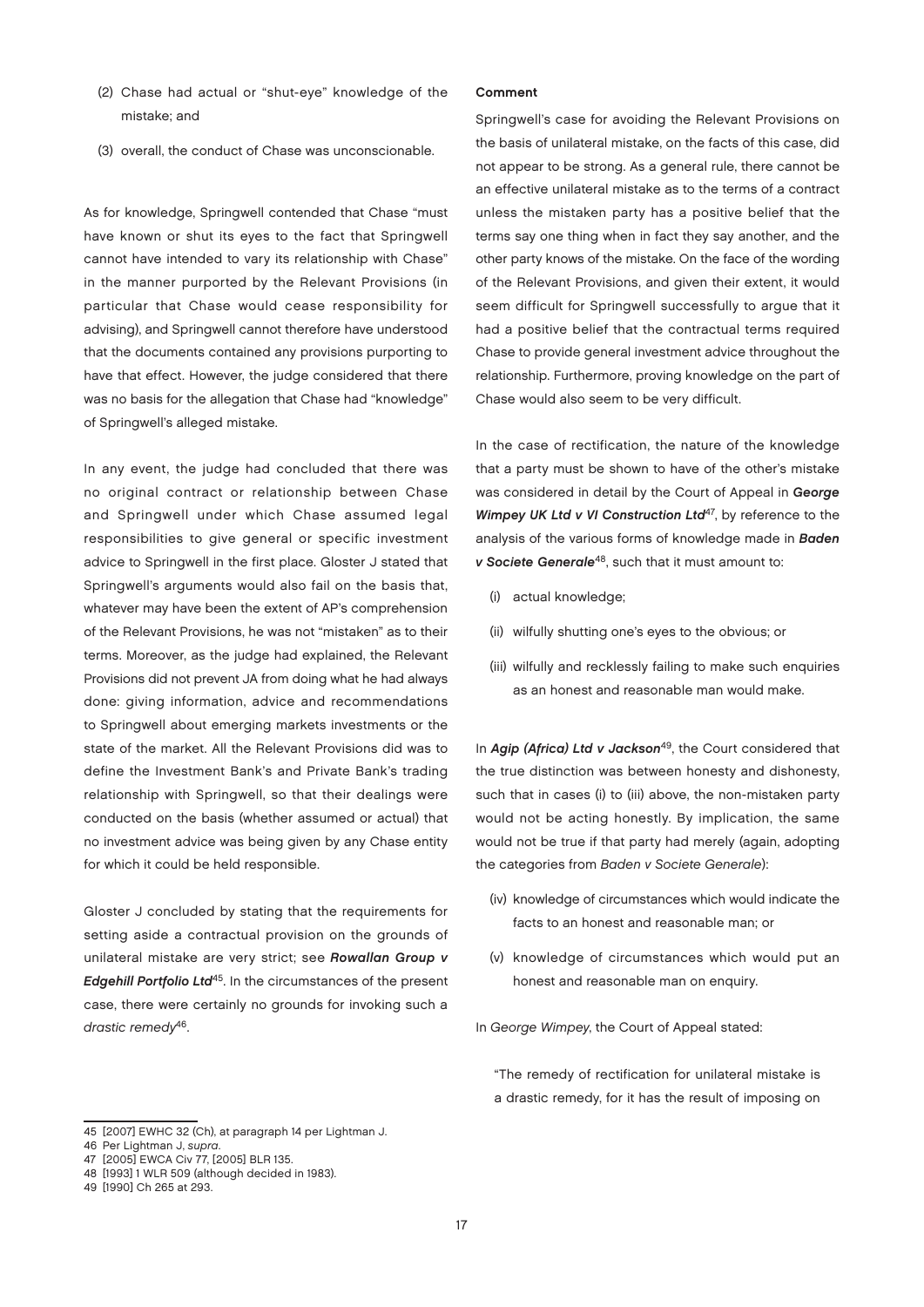the defendant to the claim a contract which he did not, and did not intend to, make. Accordingly, the conditions for the grant of such relief must be strictly satisfied."50

This strict requirement for satisfaction of the conditions for the grant of rectification and the drastic nature of the remedy were echoed in the case cited by Gloster J, Rowallan v Edgehill<sup>51</sup>. In order to succeed in its defence of unilateral mistake and to persuade the Court to exercise its discretion to rectify the contract, the Defendant must establish not only the Claimant's knowledge of the mistake but also unconscionable conduct or "sharp practice".

All in all, on the facts of the present case, it would seem to be very difficult for Springwell, on appeal, to satisfy the strict test for rectification required to be satisfied under the doctrine of unilateral mistake as to the terms of a contract.

#### (3) The Unfair Contract Terms Act 1977/the Misrepresentation Act 1967

Finally, in what the judge described as a "last ditch argument", Springwell sought to avoid the Relevant Provisions on the grounds that they variously fell within the scope of both the Unfair Contract Terms Act 1977 ("UCTA") and the Misrepresentation Act 1967 ("MA 1967"). Pursuant to Section 2(2) of UCTA, a person cannot exclude or restrict his liability for negligence (as a business liability—see Section 1(3)) except insofar as the term or notice satisfies the requirement of reasonableness. By Section 13, this includes clauses which make the liability or its enforcement subject to restrictive or onerous conditions or exclude or restrict any right or remedy in respect of the liability. Gloster J noted that Section 3 of MA 1967 extended the ambit of the legislation to clauses which purport to exclude liability for misrepresentation.

Springwell submitted, therefore, that the burden fell on Chase to establish that the Relevant Provisions satisfied the statutory test of reasonableness, pursuant to Section 11 and Schedule 2 of UCTA. This included whether each term was a fair and reasonable one, having regard to the circumstances which were or ought reasonably to have been known to or in the contemplation of the parties when the contract was

made, and taking into account such matters as the strength of the bargaining position of each party relative to the other. Although Section 11(2) of UCTA makes the guidelines laid down in Schedule 2 expressly applicable only to Sections 6 and 7 of UCTA, they are frequently regarded as being of general application.<sup>52</sup>

Springwell argued that insofar as the Relevant Provisions sought to exclude liability indirectly (by, for example, disclaiming an advisory relationship or the fact of advice having been given or relied upon), they purported to empty Chase's freely assumed obligation to advise of any force and to effect a significant reallocation of risk as between Chase and Springwell without any corresponding reallocation of reward and without drawing the fact of the attempted reallocation to Springwell's attention so that Springwell was in ignorance of it.

Springwell relied upon a passage in Firth's Law of Derivatives<sup>53</sup>, as follows:

"…The more extensive the advisory relationship, the less reasonable a provision denying the existence of such a relationship is likely to be. Where, for example, there is a relationship of banker and customer and the customer is clearly looking to the bank for recommendations about the appropriate course of action, it would probably not be sufficient simply to include a provision in the transaction documentation claiming that no advice has been given. If the bank wishes to avoid being held to have assumed responsibility for giving such advice, and the potential liability that goes with it, it probably needs to do much more than this to ensure that the customer understands the true nature of the relationship".

Springwell also argued that insofar as the Relevant Provisions sought to exclude liability directly (for example, the last sentence of paragraphs 4 and 6 of the DDCS Letters), similar considerations to that set out above applied.

Gloster J pointed out that the documents themselves comprised various types of clauses. There were a small number of genuine exclusion clauses (e.g., the last

<sup>50</sup> Supra at paragraph 65, per Sedley LJ.

<sup>51</sup> Supra.

<sup>52</sup> See Granville Oil & Chemicals Limited v Davis Turner & Co Ltd [2003] 2 Lloyd's Rep 356, 358; Balmoral Group Ltd v Borealis UK Ltd [2001] 1 Lloyd's Rep 93; Shepherd Homes Ltd v Encia Remediation Limited [2007] EWHC 70.

<sup>53</sup> Paragraph 4.024.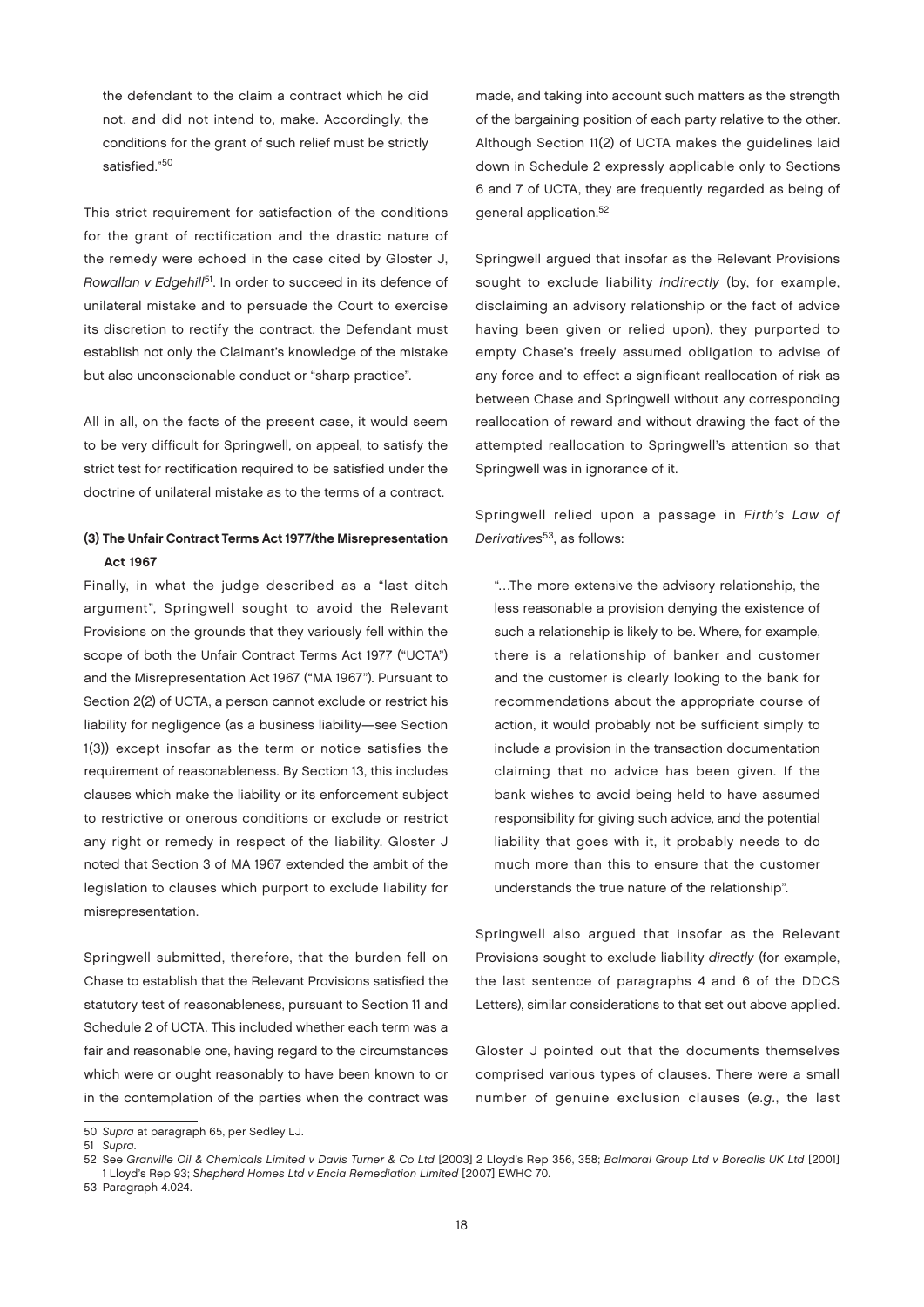sentence of paragraph 4 and the last main clause in the last sentence of paragraph 6 of the DDCS Letters). The bulk of the terms, however, were not exclusion clauses, according to the judge, but merely clauses which defined the nature of the services which Chase was rendering to Springwell and which confirmed the basis on which the parties were transacting business.

Chase submitted that most of the provisions within the contractual documentation did not fall within the scope of the legislation. There was a clear distinction between clauses which excluded liability and clauses which defined the terms upon which the parties were conducting their business (in other words, clauses which prevented an obligation from arising in the first place).<sup>54</sup>

Gloster J accepted Chase's submission. Terms which simply define the basis upon which services will be rendered and confirm the basis upon which parties are transacting business are not subject to Section 2 of UCTA. Otherwise, the judge stated, every contract which contained contractual terms defining the extent of each party's obligations would have to satisfy the requirement of reasonableness.

By way of example, the judge referred to IFE v Goldman Sachs<sup>55</sup>, at first instance, in which the Court concluded that the terms in question should not be characterised as a notice excluding or restricting liability for negligence, "but more fundamentally as going to the issue whether there was a relationship between the parties (amounting to or equivalent to that of professional advisor and advisee) such as to make it just and reasonable to impose the alleged duty of care". The Court of Appeal took exactly the same approach, in characterising the clauses as determining the basis of the relationship between the parties.<sup>56</sup>

In practice, the legislation is of very limited application in the case of commercial contracts between commercial counterparties. In Photo Production Ltd v Securicor<sup>57</sup>, the Court said that, in commercial matters generally, when the parties were of equal bargaining power, Parliament's intention was one of "leaving the parties free to apportion the risks as they think fit ... and respecting their decisions."<sup>58</sup> In Granville Oil & Chemicals v Davis Turner & Co.<sup>59</sup>, the Court made the same point, stating:

"The 1977 Act obviously plays a very important role in protecting vulnerable consumers from the effects of draconian contract terms. But I am less enthusiastic about its intrusion into contracts between commercial parties of equal bargaining strength, who should generally be considered capable of being able to make contracts of their choosing and expect to be bound by their terms."60

The reluctance of the courts to interfere in contracts concluded between commercial parties in relation to substantial transactions reflects the strong business need for commercial certainty as emphasised in EA Grimstead & Son Ltd v McGarrigan<sup>61</sup>.

In Gloster J's judgment, even to the extent that the Relevant Provisions in the contractual documentation fell within the scope of the legislation, such terms could not, in the context of the dealings between Chase and Springwell, be characterised as unreasonable. On the contrary, she considered that they were reasonable. In reaching this conclusion, she took account of the following matters:

- (i) These were substantial contracts between commercial counterparties of equal bargaining power. Springwell had absolutely no need to continue to trade with Chase. It did not need to trade in the emerging markets at all, but if it wished to do so, it could trade with other competitor banks (and indeed did so, with ML).
- (ii) None of the terms of the contractual documentation was intrinsically unfair or unreasonable. They merely defined and delineated the terms upon which the parties were prepared to do business and in fact did business. None of the exclusions of liability

59 Supra.

<sup>54</sup> See Tudor Grange Holdings v Citibank [1992] Ch 53 per Sir Richard Scott, V-C at paragraphs 65–66 (UCTA is normally regarded as being aimed at exemption clauses in the strict sense).

<sup>55</sup> Supra. [2006] EWHC 2887 (Comm); [2007] 1 Lloyd's Rep 264.

<sup>56</sup> [2007] EWCA Civ 811; [2007] 2 Lloyd's Rep 449.

<sup>57</sup> [1980] AC 827.

<sup>58</sup> Per Lord Wilberforce at 843; see also Watford Electronics v Sanderson [2001] BLR 143, at paragraph 55 per Chadwick LJ.

<sup>60</sup> Per Tuckey LJ at paragraph 31.

<sup>61</sup> Supra, per Chadwick LJ at 146.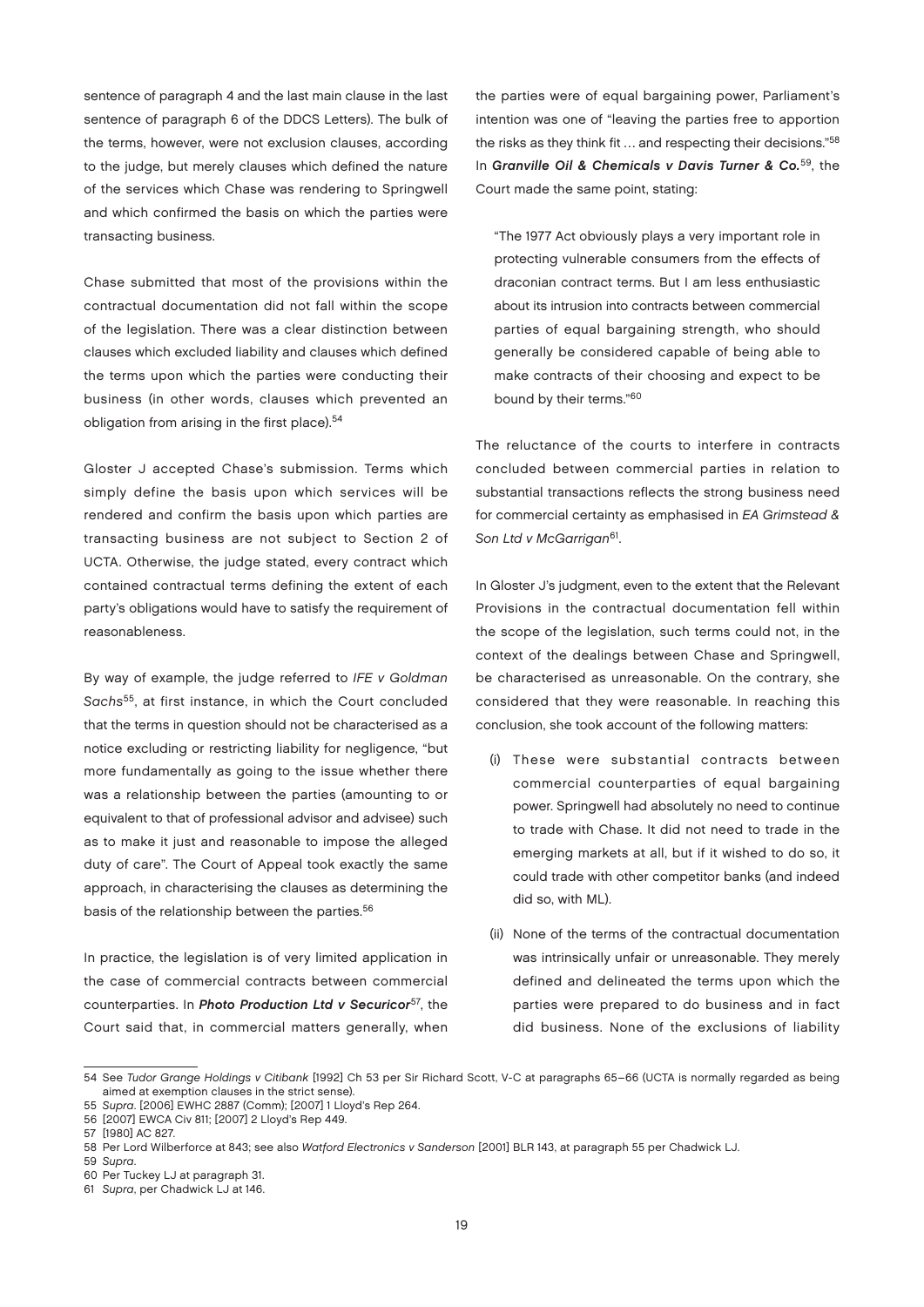(including the exclusion clause in the DDCS) could be characterised, in context, as unduly harsh or unreasonable.

(iii) Many of the documents were standard documents (whether standard within Chase or standard within the market), and indeed, many of the terms were contained in other contracts signed by Springwell. The expert evidence supported the proposition that these were standard market terms.

Therefore, Springwell's case under this head also failed.

#### Comment

It seems that the thrust of Springwell's case was not that any of the contractual terms was inherently unreasonable, but rather, based upon the passage from Firth (above), that it was unreasonable for Chase to seek to contract on such terms, given the existing advisory relationship, as alleged, without a full explanation. In other words, the complaint was not really as to the alleged unreasonableness of the terms of the Relevant Provisions, but rather, as to the circumstances in which Springwell came to sign up to them. The judge had rejected Springwell's allegation that Chase assumed obligations to give investment advice from the date of Springwell's initial introduction to JA. She did not consider that the fact that JA continued to provide information and gave recommendations, advice and opinions to AP, in the way which she had described, meant that it was unreasonable for Chase to have included the Relevant Provisions or to rely upon them.

Although the judge did not mention that Section 13(1) of UCTA covers an exclusion of liability by reference to terms which exclude or restrict the relevant obligation or duty, the point of importance was that the contractual provisions themselves, by defining the terms upon which the parties would conduct business, prevented an obligation from arising in the first place.

As for the passage in Firth, in its full context it appears to relate only to a relationship between a bank and a private individual/private customer in any event. It does not seem to provide any real support for the characterisation of standard provisions governing trading relationships in the financial markets as unreasonable in the circumstances of this case.

## Springwell's Attempt to Place a NARROW CONSTRUCTION ON THE RELEVANT Provisions

Over and above Springwell's legal arguments as part of its extensive attack on Chase's asserted entitlement to rely upon the contractual documentation as negating a duty of care, Springwell also sought to circumvent the effect of the contractual documentation which it signed or which it received, by attempting to place a narrow construction on the Relevant Provisions.

Gloster J stated that the object of the Court construing the contractual documentation is to discover the intention of the parties from the words used; this, in turn, is to be derived by ascertaining the meaning which a document would convey to a reasonable person having all the background knowledge which would reasonably have been available to both parties in the situation in which they were at the time of the contract<sup>62</sup>. Furthermore, commercial documents must be construed in a business-like fashion, and there must be ascribed to the words a meaning that would make good commercial sense.63

#### SPECIFIC CONSTRUCTION POINTS ON THE MFA

Springwell contended that because the MFA was entered into between the Investment Bank and Springwell and that it related solely to the forward sale contracts to be entered into between Springwell and the Investment Bank, its terms could avail the Investment Bank only, and only in respect of transactions between the Investment Bank and Springwell. Therefore, Springwell contended that its provisions could not affect claims against the Private Bank, the Investment Bank's successor entity following the acquisition of Chemical Bank in 1996, or Chase Manhattan Securities (C.I.) Limited ("CMSCI") as the principal contracting party in respect of the GKO-Linked Notes.

<sup>62</sup> Investors Compensation Scheme v West Bromwich Building Society [1998] 1 WLR 896, at 912.

<sup>63</sup> See Chitty on Contracts (30th Ed.), at paragraph 12-057.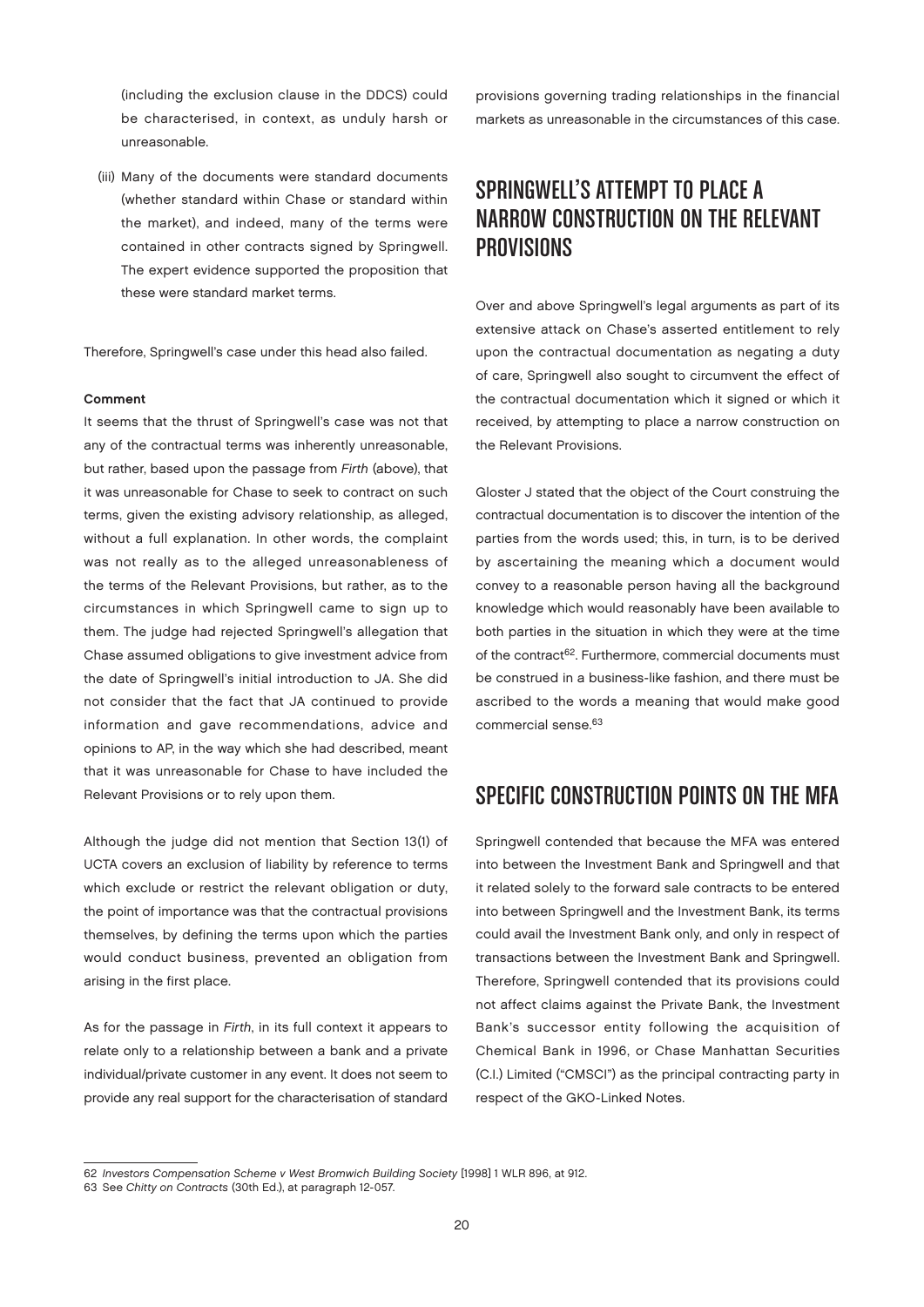Gloster J rejected these arguments on the basis that the relevant representations, warranties and acknowledgements by Springwell contained in Section 6(b) of the MFA (see Appendix) specifically provided that Springwell acknowledged that it had made its own decision to acquire the relevant instruments independently and without reliance not only upon the Investment Bank but also any subsidiary "or affiliate of [the Investment Bank]" and did not expect the Investment Bank "or any such entity to be responsible for advising it". In addition, Springwell represented that it was a "sophisticated investor familiar with debt obligations" of the relevant sort. Even though the Private Bank was not a party to the contract, given the close commercial connection in the relevant context between the Private Bank and the Investment Bank, there was no reason in law why the Private Bank should not be entitled to point to the relevant clause as evidence to negate the coming into existence of any obligation upon its part to advise in relation to the relevant transactions. Indeed, the judge was apparently not referred to any authority to the contrary in this context.

Gloster J also rejected a further point of construction in respect of the MFA confirmations. Springwell contended that because the transactions with the Investment Bank were not transactions where "charges" were made, the relevant clause, which stated, among other things, that the transaction was "effected upon an execution-only basis, without [the Investment Bank] having given or being requested or expected to give advice about the investment merits of the transaction", did not bite. The statement and confirmation that no advice had been given by the Investment Bank applied irrespective of whether a charge was in fact made.

## SPECIFIC CONSTRUCTION POINTS ON THE 1993 and 1997 DDCS Letters

Springwell took a series of points of construction in relation to the DDCS Letters and, in particular, the following:

(i) The introductory words of the DDCS Letters limited the applicability of the terms to any forthcoming introduction by the Private Bank of Springwell to the Investment Bank and to any transactions following that introduction. Gloster J rejected this argument since it reflected an unrealistic approach to the

construction of a commercial document. Springwell had been introduced to JA in 1987 or 1988 and shortly afterwards started dealing directly with him. The DDCS Letter was subsequently introduced as one of the requirements for affording clients access to the Master Forward Programme. No reasonable reader of the DDCS Letters, in the position of Springwell, would think that there had to be any further introduction by the Private Bank to the Investment Bank for the terms of the Letters to apply to future dealings. Therefore, the judge rejected the assertion that the DDCS Letters did not apply because Springwell had already been introduced to JA and because both the Private Bank and the Investment Bank had already assumed general advisory obligations five years before the date of the 1993 DDCS Letter.

(ii) Even if the DDCS Letters, as regards the Private Bank, were not limited to a future introduction, the most they could ever have covered would have been Springwell's dealings in "Instruments" (as defined in the Letters). Therefore, the DDCS Letters could not have limited or excluded the Private Bank's responsibility to consider the appropriate mix of asset classes in Springwell's portfolio and to advise on diversification accordingly. Gloster J rejected this argument as being "unreal", both as to language and given the context. The whole point of the DDCS Letters was to make clear that, in circumstances where the Private Bank was affording Springwell access to the Investment Bank, and Springwell was going to be buying and selling the emerging markets instruments through the Investment Bank, the Private Bank was not going to be "required to give [Springwell] investment advice generally or in relation to specific investments, make any enquiries about, or to consider, [Springwell's] particular financial circumstances or investment objectives" and that the Private Bank was not liable for any loss which Springwell might incur arising out of any investment decision taken by Springwell (see Clause 4). The content of the DDCS Letters made it plain that they were concerned directly with the issue of advice, and on any sensible basis of construction they applied to the very activity to which they were directly addressed.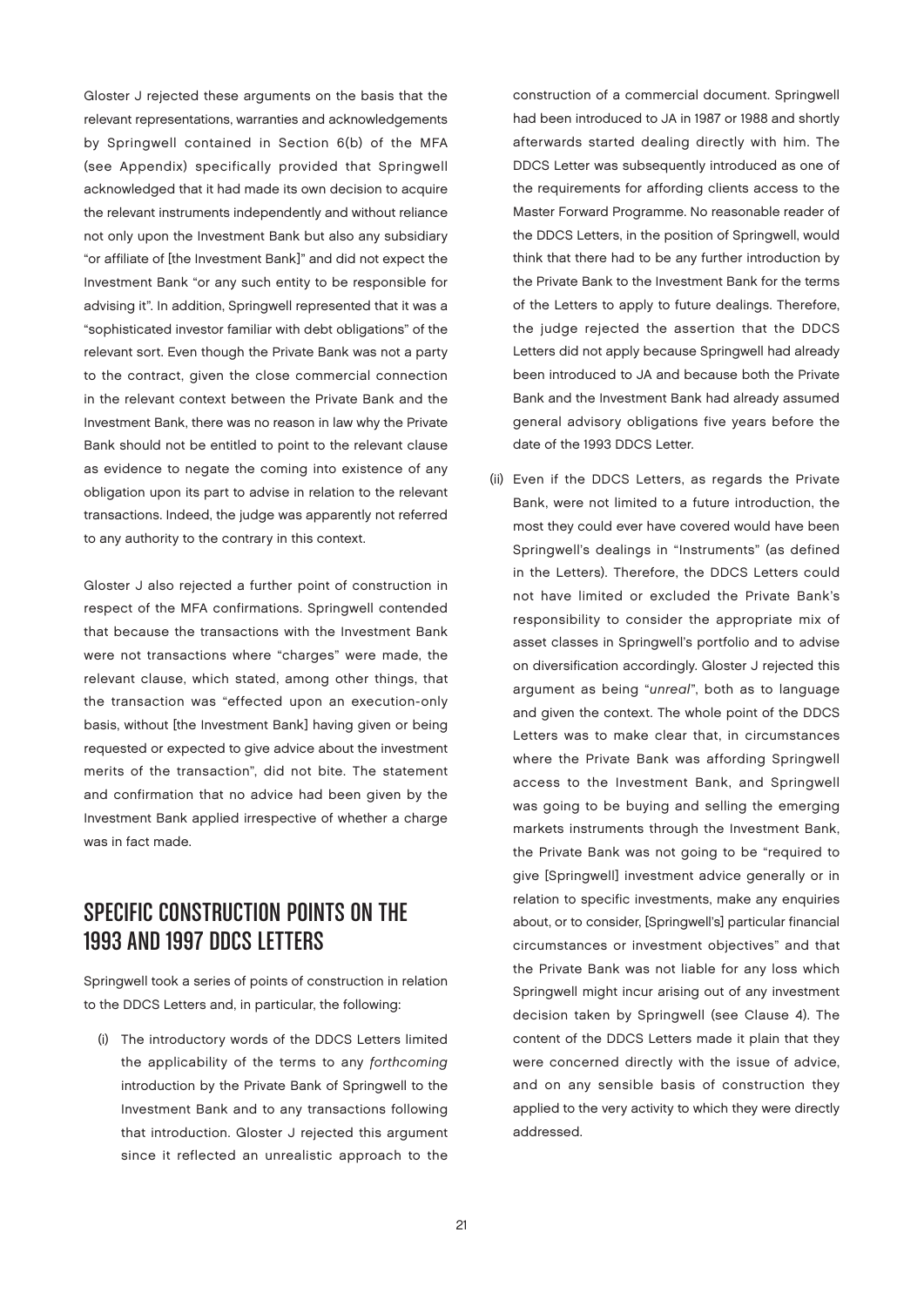- (iii) In relation to the Investment Bank, the DDCS Letters applied only in respect of subsequent transactions in which the Investment Bank, as agent, was "dealing for" Springwell, whereas in fact the Investment Bank only dealt "with" Springwell as principal. According to Gloster J, neither the commercial context nor the language used, either in the introductory words or in the rest of the DDCS Letters, justified restricting them to a transaction where the Investment Bank was acting in a formal agency role and excluding the situation where the Investment Bank sold or bought as principal. An Investment Bank engaged, as JA was, in the activity of selling emerging markets debt instruments to Springwell could, in normal language, be said to have been dealing for its customer generally in receiving orders, acquiring investments in order to sell to the customer and selling investments onto the customer, notwithstanding that the actual sale was as principal. Furthermore, it would have been obvious to a reasonable reader in Springwell's position that the context of the DDCS Letters showed that they were not concerned with agency arrangements, but with the role of an Investment Bank in selling instruments to the customer. That was reflected in almost every single clause in the Letters. For example, Clause 5 referred in terms to whether the Private Bank or the Investment Bank "deals with or for you", showing that there was no magic or necessary restriction in the words used.
- (iv) Even if the Investment Bank did "deal for" Springwell, the protection afforded by the Letters did not cover Springwell's claims, because they arose not out of any activity by the Investment Bank in dealing for Springwell, but rather out of another activity, namely an advisory activity. Gloster J rejected this submission by stating simply that she did so "for similar reasons" to those given by her in relation to Springwell's arguments in (iii) above.
- (v) There was nothing in paragraphs 1 to 3 of the DDCS Letters which could preclude Springwell's claims, since this was just a warning that Chase would not be obliged by the SFA Rules to take certain steps. The paragraphs said nothing about any commonlaw obligation to do so. Therefore, the DDCS Letters addressed suitability only as a matter of regulatory protection, and any common-law duty was unaffected by the regulatory exclusions. Gloster J rejected this

submission. She agreed with Chase that there would have been no commercial purpose in serving a notice to the effect that Chase was not obliged to do something under the SFA Rules which it remained obliged to do in some other way, and alternatively that if that had indeed been the purpose of the Letter, it would have said so. Gloster J considered that when Clause 3 was read in the full context of the Letter and, in particular, with Clause 4, the clear implication was that, under the terms of the DDCS Letters, Chase was not accepting any liability to advise on risk or on suitability of investment.

Springwell also submitted that the first sentence of Clause 4 purported to exclude an obligation/ requirement to give advice but did not address the possibility that Chase might in fact choose to give such advice or the consequences if it did. Nevertheless, Gloster J found that the Private Bank never gave advice and was not responsible for any advice that might have been given by JA and that the first sentence of Clause 4 was a clear statement that it had no obligation to give the extensive investment advice that Springwell claimed it should have given, such as in relation to the composition or management of the portfolio as a whole, or diversification, whether within the emerging markets portfolio or between asset classes. As far as the Investment Bank was concerned (and also the Private Bank itself, if the judge were to be wrong in her conclusion that the Private Bank was not responsible for any advice given by JA), the statement that Chase entities were not required to give investment advice supported the judge's conclusion that the fact that JA gave certain advice in his capacity as a salesman did not impose any common-law duty of care on the Investment Bank (or the Private Bank), whether in respect of advice in relation to specific assets or, more generally, in relation to the composition or management of the portfolio as a whole; or in relation to diversification, whether within the emerging markets portfolio or between asset classes. In any event, the subsequent sentences of Clause 4 dealing with acknowledgement of non-reliance and exclusion of liability for loss were strong indicators of no responsibility being assumed by Chase for any investment advice that may in fact have been given.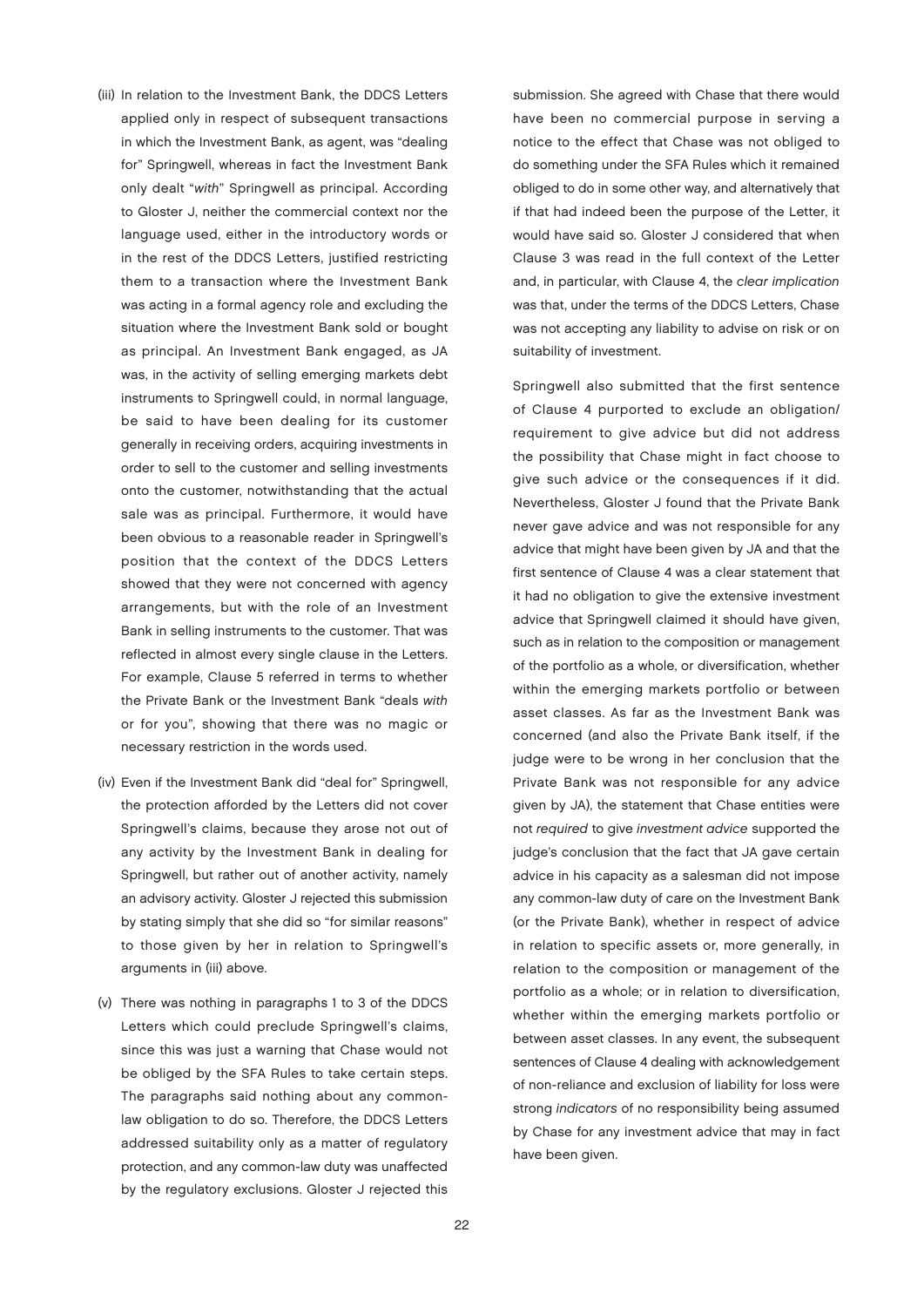Finally, Springwell submitted that the ambit of the DDCS Letters was limited to "Instruments," which were defined as "debt and equity securities of public and private sector issuers located in developing countries". Therefore, Springwell submitted that assets such as the GKO-Linked Notes (in 42 of which Springwell invested between 1996 and 1998) did not fall within that definition. However, given the commercial background to Springwell's actual dealings in emerging markets securities, the judge did not consider that the terms of the DDCS Letters could realistically be construed so restrictively as to exclude structured or derivative products.

#### SPECIFIC CONSTRUCTION POINTS ON THE GMRA

Springwell contended that because the GMRA was an agreement between itself and the Private Bank, its provisions could not affect Springwell's claims against the Investment Bank or against CMSCI. Furthermore, since the representations in the GMRA related only to "Transactions", as therein defined, the Relevant Provisions applied only in respect of the financing transactions and not to the underlying transactions of sale and purchase between Springwell and the Investment Bank. Therefore, the provisions could give rise to estoppels only in respect of the repo transactions and not in respect of the underlying purchases, which were separate transactions usually involving different Chase entities and which were documented by Chase as separate transactions in the transaction confirmations.

Whilst the judge agreed that, as a matter of contract, only the Private Bank could rely on the relevant provisions in the GMRA because the Investment Bank was not a party to the agreement, she did not accept that the limited definition of "Transaction" meant that the Private Bank was not entitled to rely on the relevant provisions to exclude liability for Springwell's claims or that such provisions were irrelevant to Springwell's claims against the Private Bank. Nor did the judge accept that, whatever their effect, the provisions could give rise to estoppels only in respect of the financing transactions (with the Private Bank) and not in respect of Springwell's underlying purchases of emerging markets instruments from other Chase entities. By reference to the second sentence in Clause 25 (see Appendix) to the

effect that neither party shall have responsibility or liability whatsoever in respect of any advice given "or on any other commercial matters concerned with any Transaction", the judge concluded that it would be impossible for Springwell to sue the Private Bank in respect of any actual advice that it might have given (whether by JA or otherwise) in relation to the suitability (or otherwise) of any underlying purchase transactions financed under the GMRA (even though those underlying transactions would not have been between the Private Bank and Springwell), since on any basis such a transaction was a "commercial matter…concerned with any Transaction". Furthermore, Clause 9, in combination with Clauses 24 and 25, was a strong pointer against the existence of any free-standing duty of care on the part of the Private Bank to give general investment advice.

## SPECIFIC CONSTRUCTION POINTS ON THE GKO-Linked Notes documentation

Springwell submitted that Chase was not entitled to rely on Clauses 5(e), 6(a) and 6(c) of the Notes (see Appendix) for a number of reasons. Springwell contended that the Notes were contracts between CMSCI and the Private Bank as the defined "Holder", which gave the representations and warranties in Clause 6. Therefore, the representations/ warranties could not give rise to an estoppel preventing Springwell from asserting that Springwell relied on advice as to the advisability of purchasing the GKO-Linked Notes or on representations or that Springwell had such advice or representations given to it; none of these documents was material to the dealings between Springwell and Chase.

Gloster J did not agree. As the GKO-Linked Note confirmations made clear, the contract for the issue of the Notes was between the issuer (CMSCI) and Springwell, and under that contract Springwell was entitled to have the Note issued in its name. Indeed, the confirmations stated that the Note had been issued to Springwell. Under the terms of that contract, the issuer and Springwell agreed that because of the financing arrangements, whether under the MFA or the GMRA, the Note would actually be issued in the name of the Private Bank, which was purchasing the Note from Springwell. The reality was that, in effect (whatever the strict legal position), at all times Springwell was the beneficial holder/owner of the Notes in that, subject to satisfaction of its financing obligations to the Private Bank under the GMRA, it was entitled to have them issued in its name on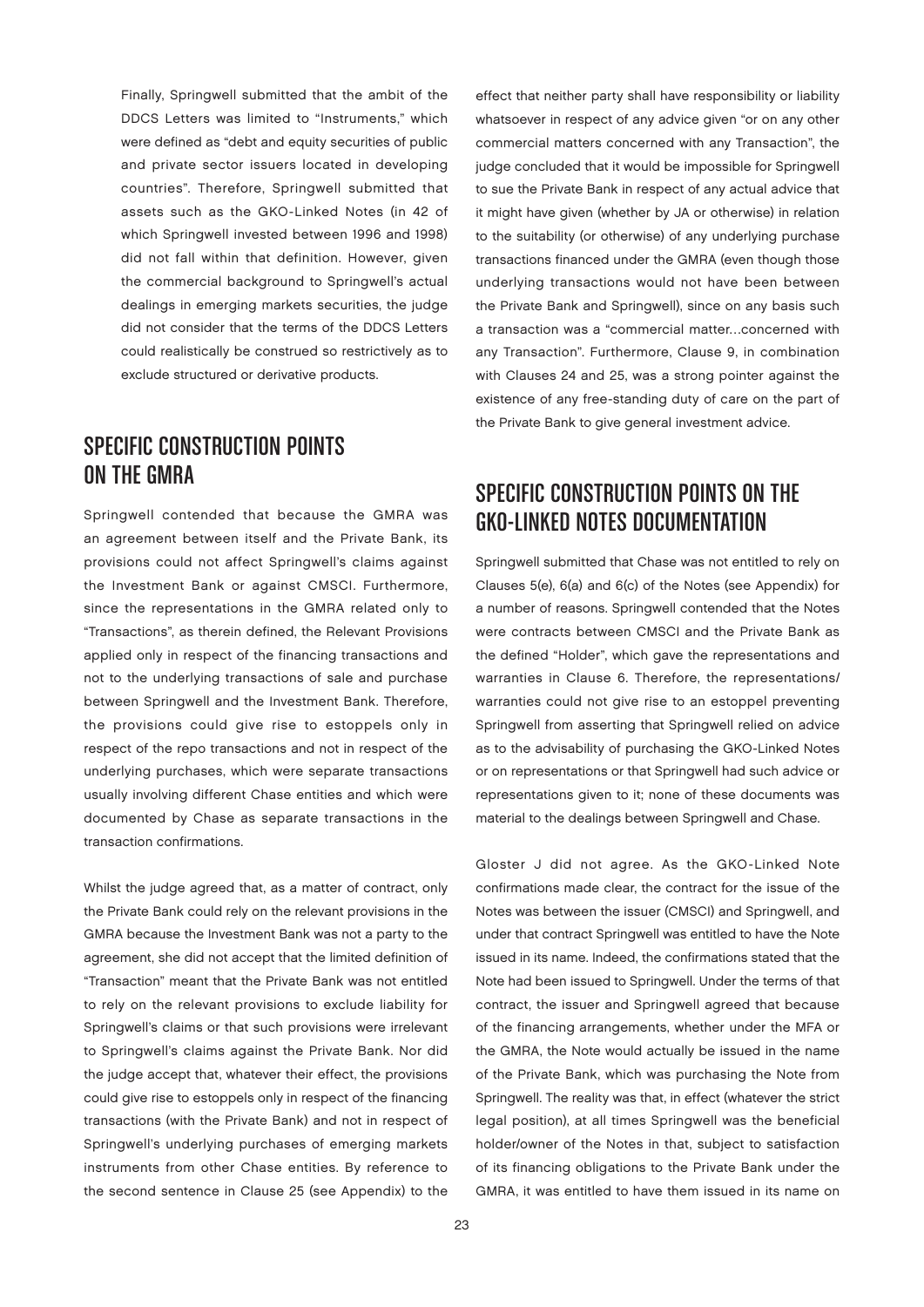purchase from CMSCI and transferred into its name on re-purchase from the Private Bank, albeit that the Private Bank had title to the Notes until satisfaction of Springwell's liabilities under the financing arrangements. Therefore, Springwell could make a claim only in respect of the purchase or sale of the GKO-Linked Notes, subject to the terms of those Notes, whether or not Springwell was named as the Holder when they were first issued.

In the wider evidential context, moreover, the judge considered that the provisions of the Notes, the terms and conditions, and the confirmations strongly supported the argument that neither the Private Bank nor the Investment Bank had a duty of care to give general or specific investment advice.

#### **COMMENT**

By seeking to narrow the meaning of the Relevant Provisions both generally and in relation to individual words within clauses and sub-clauses, Springwell ran the significant risk that its approach might be found to be unattractive.

Since Springwell's claims in relation to the GKO-Linked Notes covered transactions effected between 1996 and 1998, it needed to avoid the terms of both the MFA and the subsequent GMRA, as well as the DDCS Letters and GKO-Linked Notes. However, the judgment does not provide details of the particular claims made by Springwell against specific Chase entities, so it is difficult to assess the relevance and potential impact of Springwell's construction arguments. It is also difficult to assess whether the extent to which the judge conferred the benefit of the protections under the Relevant Provisions upon all Chase entities (whether expressly referred to in the particular Relevant Provision or not) represented a fair approach. It is clear that overall, Gloster J considered the terms of the documentation to represent counter-indicators as to the existence of any duty of care to give general investment advice.

At the heart of the parties' relationship were the DDCS Letters, which Gloster J considered to be highly significant letters, intended to reflect both the classification of clients as non-private customers and, following on from that

classification, the understanding and agreement of the parties that neither the Private Bank nor the Investment Bank would have any obligation to give investment advice, whether generally or in relation to any specific investments, or to consider the client's particular financial circumstances or investment objectives. The DDCS Letters also contained a representation by the client that he had independently, and without reliance on the Chase entities, made his decision to acquire the relevant investments, as well as the exclusion of any liability on the part of the Chase entities for any client loss.

However, the judge did not address Springwell's submission in the context of the DDCS Letters in relation to the specific distinction under Schedule 1 to the Financial Services Act 1986 between the different activities of "dealing" (see paragraph 12) and "investment advice" (see paragraph 15). Springwell had submitted that the distinction was pertinent to the content of the DDCS Letters because they purported to be regulatory documents incorporating notification to Springwell that it was to be treated as a non-private customer; they were headed "Dealings in Developing Countries Securities", emphasising that they concerned "dealing"; and the service which the letters envisaged the Investment Bank providing to the would-be client was a non-advisory, execution-only dealing service. By contrast, Springwell's claims arose out of advice or failure to advise, not only in relation to particular transactions or dealings, but also relating to portfolio strategy and structure, on the balance of risk in Springwell's portfolio as a whole and the appropriate mix of investments between asset classes. As a result, Springwell submitted that the language of the Letters was simply inept to cover such activities. It is unfortunate that Gloster J did not deal with this argument in her judgment. This aspect will be considered in more detail in Part 4.

At the same time, Gloster J did not address in detail Springwell's argument that the DDCS Letters referred to suitability only as a matter of regulatory protection and that any common-law duty was unaffected by the regulatory exclusions. Gloster J's conclusion that the "clear implication" was that Chase did not accept any liability to advise on risk, or on suitability of investment, does not fully address the point. This aspect will also be dealt with in the context of the regulatory framework in Part 4.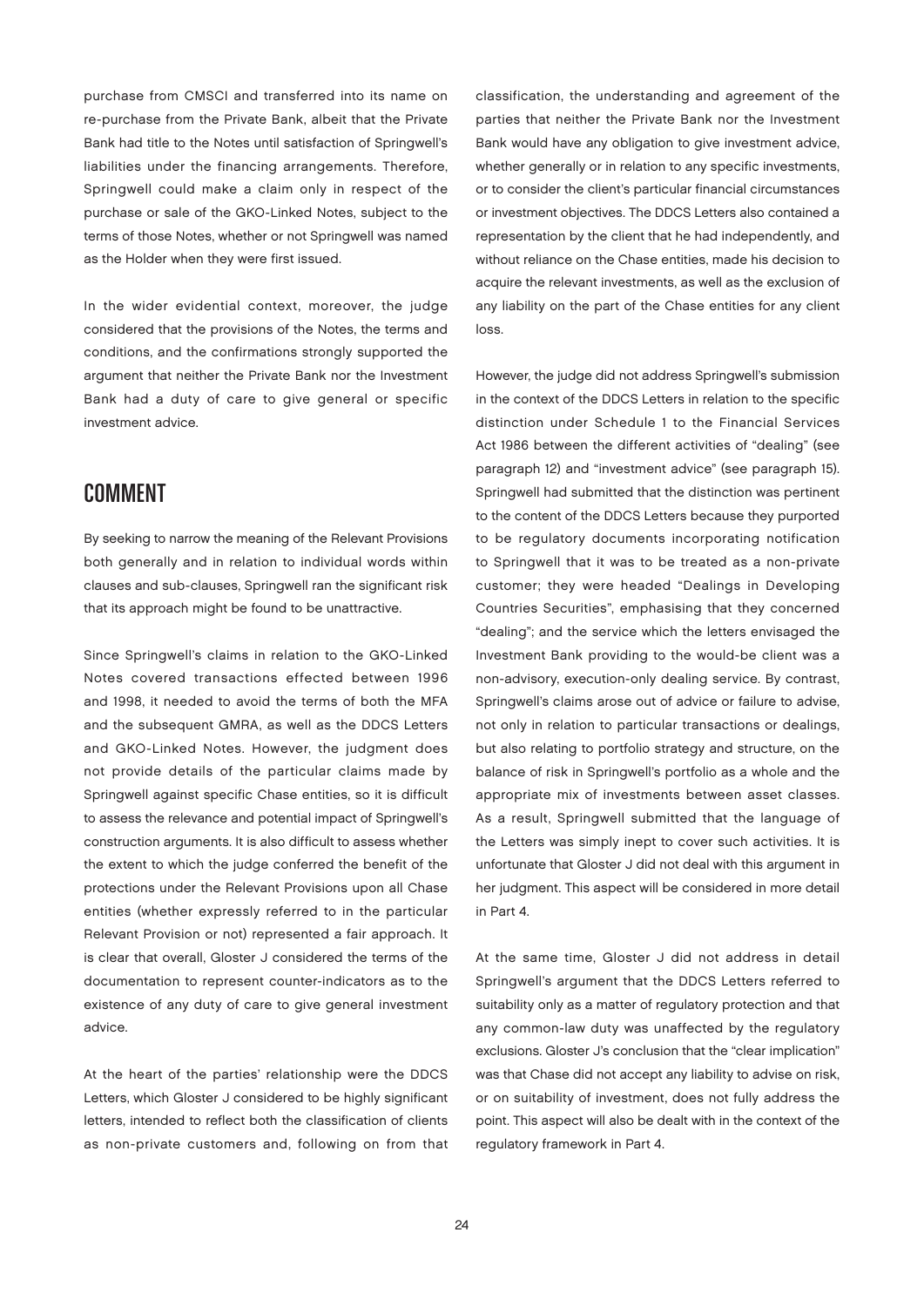# Lawyer Contact

If you would like further advice or assistance, please contact your principal Firm representative or the lawyer listed below. General email messages may be sent using our "Contact Us" form, which can be found at [www.jonesday.com.](http://www.jonesday.com)

Barry Donnelly Partner 44.20.7039.5126 [bsdonnelly@jonesday.com](mailto:bsdonnelly@jonesday.com)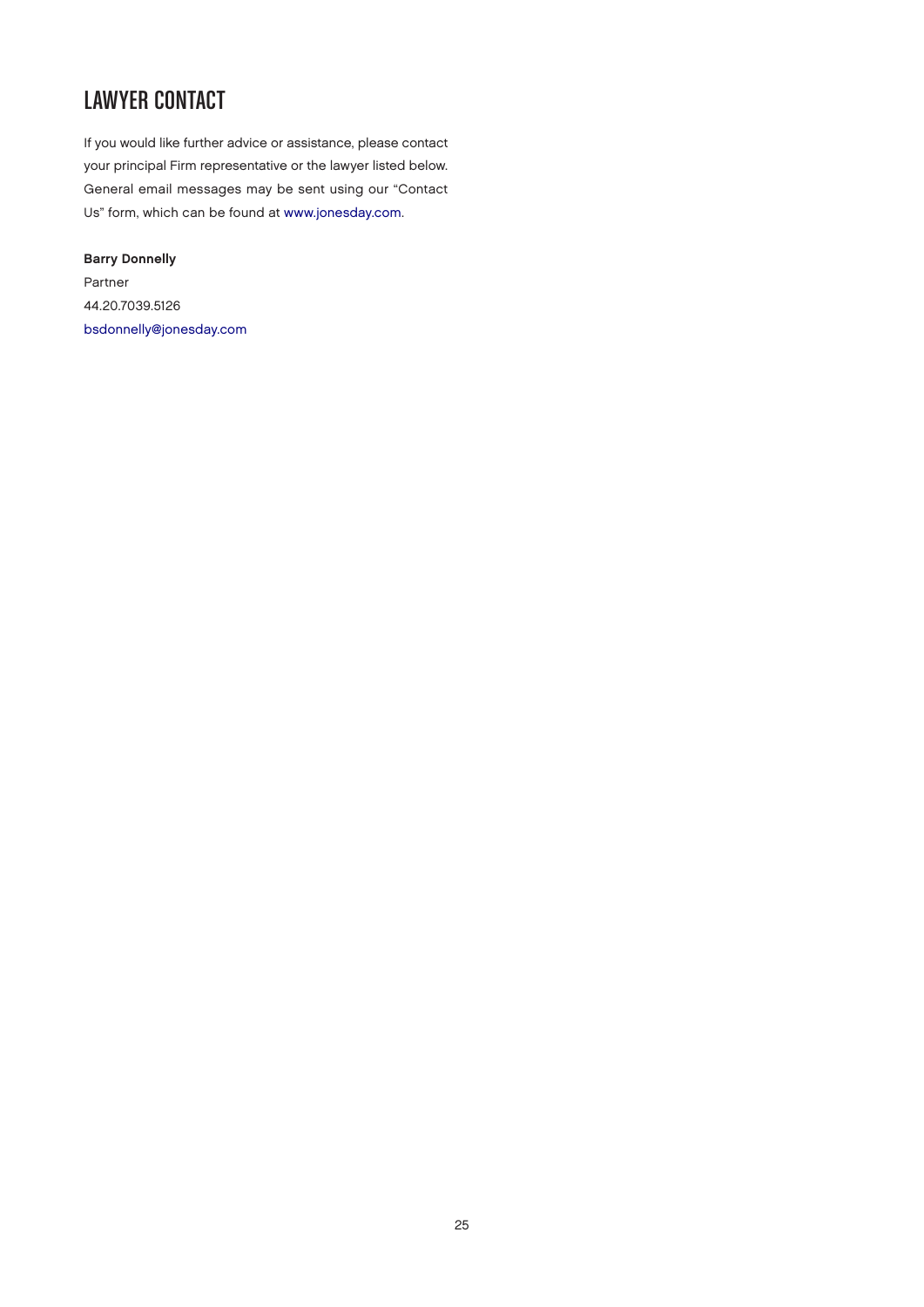# APPENDIX

### The Terms of Springwell's MFA

The MFA between Springwell and the Investment Bank ("IB") was signed by AP on Springwell's behalf and by JA on IB's behalf and dated as of 24 April 1992. Section 6 of the MFA contained a number of representations, warranties and acknowledgements by Springwell, including the following:

- (i) "[Springwell] has made, independently and without reliance on IB or any subsidiary or affiliate of IB, its own decision to acquire the Specified Instruments for such Transaction and does not expect IB or any such entity to be responsible for advising it as to the investment merits of any Transaction…
- (ii) [Springwell] is a sophisticated investor familiar with debt obligations of the nature of the Specified Instruments and… understands and is fully able to bear all of the risks involved … including …a risk of loss …
- (iii) [Springwell] is a business customer or non-private customer, as the case may be, under the Rules of [the SFA]".

#### The Terms of MFA Confirmations

The standard form of confirmation for transactions under the MFA included, in Clause 5, the following wording:

"[IB] … advises you, and [Springwell] hereby confirms, that with respect to the Transaction, any charges made reflect the fact that it was effected upon an execution-only basis, without [IB] having given or being requested or expected to give advice about the investment merits of the Transaction".

## The Terms of the DDCS Letters

The DDCS Letters included the following terms:

"We refer to our recent discussions when you informed us that you [(IB)] wished us to effect an introduction to the markets desk of our associated company, [(IB)], with a view to you dealing for your own account in various debt and equity securities of public and private sector issuers located in developing countries ('instruments').

- 1. [The Private Bank ('PB')] and IB have decided …to categorise you as a Non-Private Customer for the purposes of the [SFA Rules].
- 2. By treating you as a Non-Private Customer, you will not gain the same degree of protection under the rules of SFA than if you were to be treated as a Private Customer. Neither [PB] nor [IB] will be required to … give you risk disclosure statements [or] to ensure that any advice which is given to you is suitable to your circumstances …
- 3. Please note that your rights to sue either [PB] or [IB] for damages under section 62 of the Financial Services Act 1986 will be restricted as, in the main, you will only be able to sue for breaches of the obligations owed to you as a Non-Private Customer which will not include the Private Customer protections outlined above.
- 4. Neither [PB] nor [IB] is required to give you investment advice generally or in relation to specific investments, make any enquiries about, or to consider, your particular financial circumstances or investment objectives. By placing an order with [PB] or [IB] you represent that you are a sophisticated investor … and that you have independently, without reliance on [PB], [IB] or any associated person, made a decision to acquire the instrument having examined such information relating to the instrument and the issuer thereof as you deem relevant and appropriate. You have represented to [PB] and [IB], and therefore they have assumed that, you are fully familiar and able to evaluate the merits and risks associated with such instruments… You should therefore consider whether an instrument is appropriate in your particular financial circumstances or in the light of your investment objectives. Neither [PB] nor [IB] is liable for any loss which you may incur arising out of any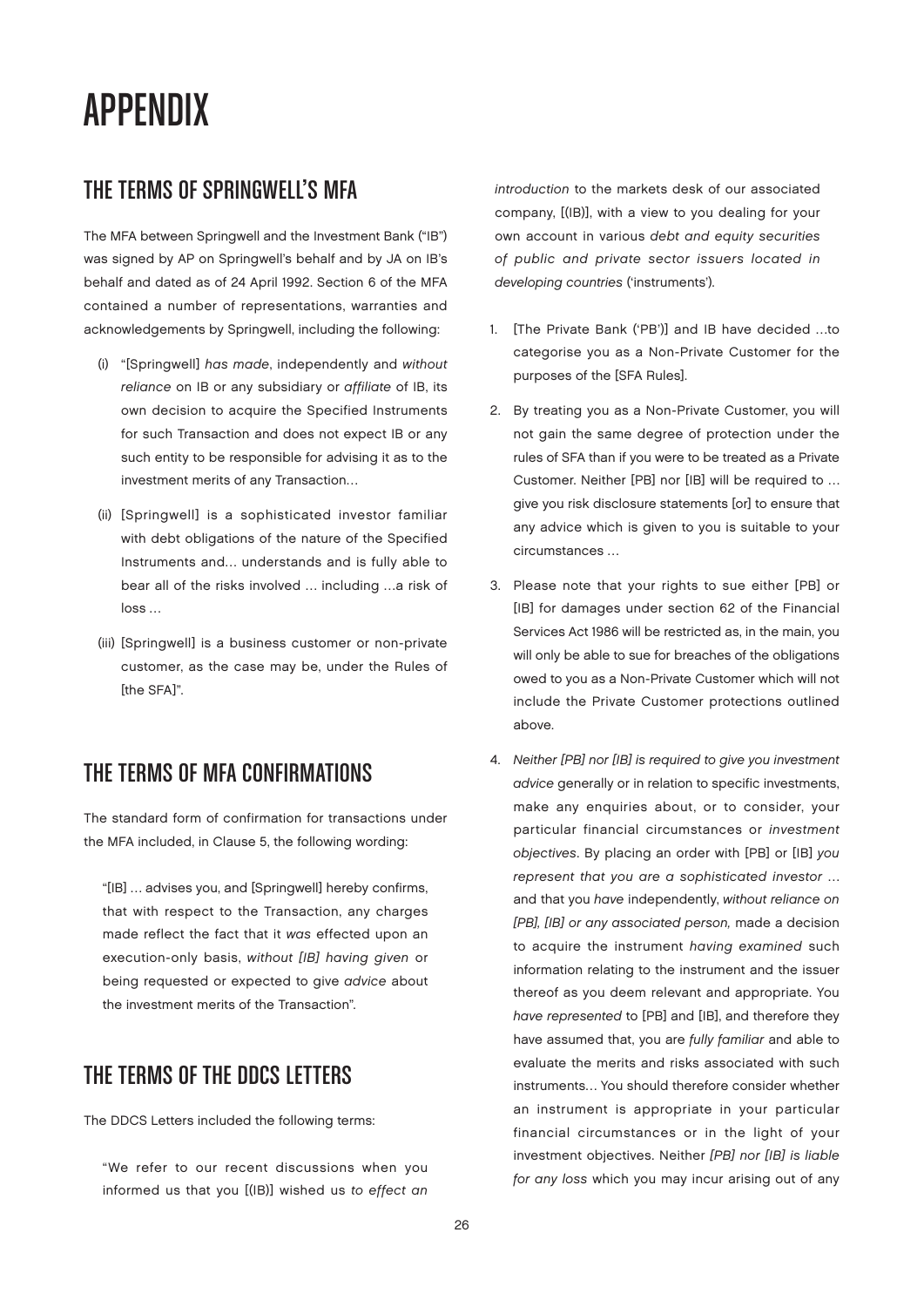investment decision made by you in consequence of any service contemplated in this letter unless such loss is caused by its gross negligence or wilful misconduct…

- 5. Your attention is drawn to the fact that when [PB] or [IB] deals with or for you …
- 6. When providing you with any circular, information memorandum, investment advertisement, published recommendation or any other written or oral information regarding any instrument or investment opportunity, neither [PB] nor [IB] will have taken any independent steps to verify the document or information and no representation or warranty, express or implied, is or will be made by either [PB] or [IB], their representative officers, servants or agents or those of their associated companies in or in relation to such documents or information nor will [PB] or [IB] or any of their associated companies be responsible or liable … for the fairness, accuracy or completeness of such documents or information.
- 7. (a) You hereby:
	- (i) mortgage, pledge and charge to [IB] by way of first fixed security interest all your present and future rights, title and interest in and to your investments now or hereafter deposited or transferred with or to, or to the order of, [PB], [IB] or any other company in the Chase Manhattan Group …"

At the end of the DDCS Letter, there was provision for the customer to sign below the following statement:

"I have read and understood the above notice and consent to be treated as a Non-Private Customer".

## The Relevant Terms of the GKO **DOCUMENTATION**

The GKO-Linked Notes themselves were issued by Chase Manhattan Securities (C.I.) Limited ("CMSCI") to the Private Bank as Holder. Whilst contractually, there was an agreement between CMSCI (as issuer) to issue the relevant Note to Springwell, as recorded in the trade confirmations for the Notes, the financing arrangements (latterly under the

GMRA) by which Springwell sold the Notes when issued to the Private Bank, and then itself repurchased them when its obligations under the financing arrangements had been satisfied in full, meant that the Notes were issued directly into the name of the Private Bank, the relevant nontransferable and non-negotiable provisions of the Notes having been waived.

The Notes contained the following express acknowledgements, representations and warranties:

"Section 5 - Other Risks Assumed by Holder".

- (c) The Holder assumes all risks of all Transactions entered into in connection with a Note
- (e) CMSCI has not made any representations and warranties whatsoever, either express or implied, including, without limitation, any representation or warranty as to (i) the due execution, legality, validity, adequacy or enforceability of the Designated GKO Assets or any other Transaction or any document relating thereto; (ii) the financial condition of any party to a Transaction or the performance of any party to a Transaction of any of their obligations related to any Transactions or that it has made, or will make, any inquiries concerning any such parties;…and (iv) as to the content of or the applicability of the S Account Rules. Chase shall not have any duty or responsibility to provide to the Holder with any credit or other information concerning the affairs or the financial or other condition or business of any party to the Transactions which may come into the possession of Chase.
- (f) This Note has liquidity risk and is highly structured...

#### Section 6

- (a) The Holder hereby represents and warrants to CMSCI (for itself and on behalf of [IB] that …
- (b) It has the knowledge and experience in financial and business matters as to be capable of evaluating the merits and risks of this Note and it has determined that purchasing this Note is appropriate in light of the Holder's business strategies and objectives;
- (c) The Holder acknowledges that it understands the risks and potential consequences associated with purchasing this Note, that it has made such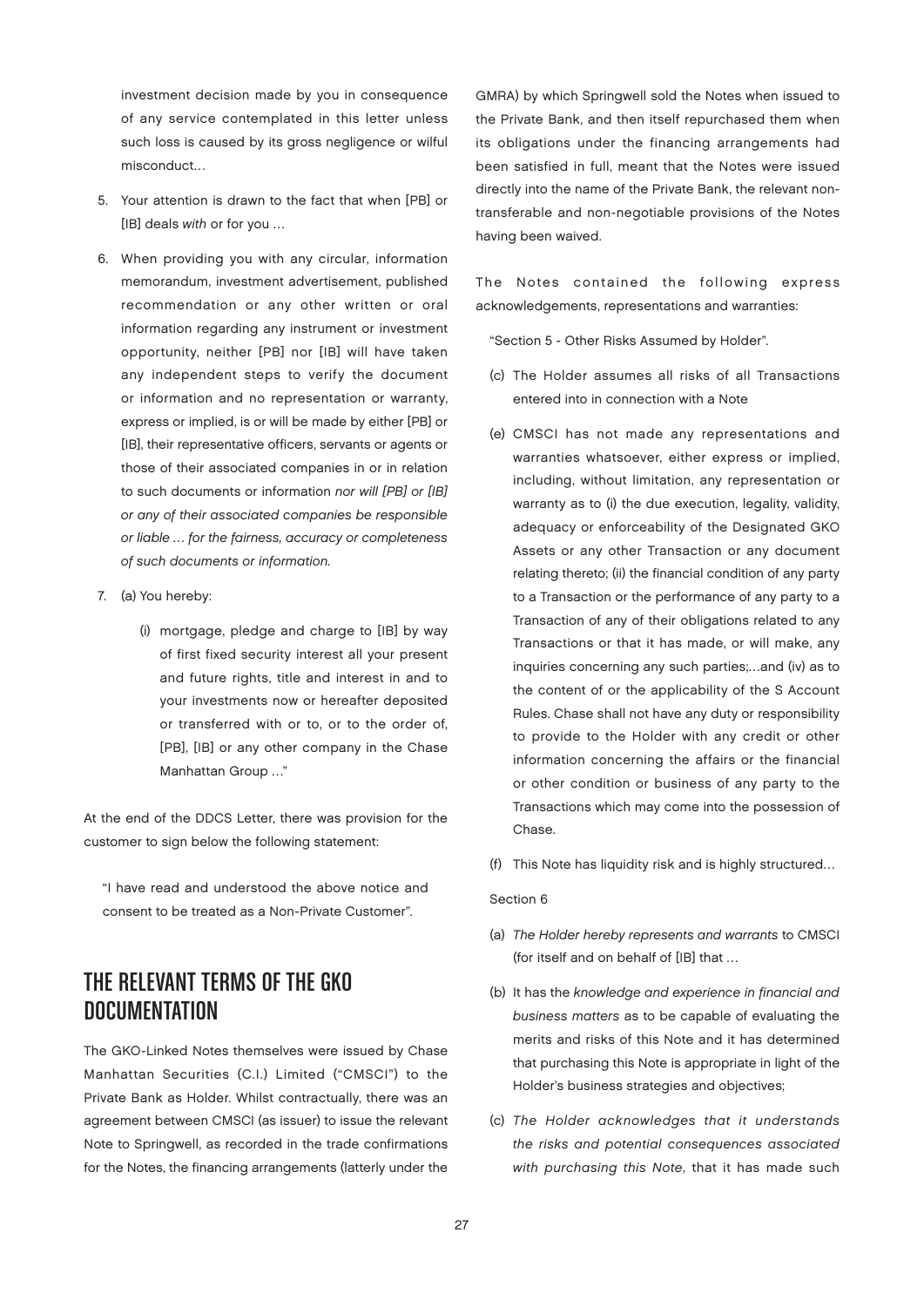independent appraisal of Russia and its economy and legal and political circumstances as the Holder deems appropriate and has consulted with legal, investment, ERISA, accounting, tax and other advisors to the extent appropriate to assist in understanding and evaluating the risks involved and the consequences of purchasing this Note… and has been given access to all information about Chase, the Transactions … this Note … the Designated Assets that the Holder has requested… In addition, the Holder has not relied on and acknowledges that neither CMSCI nor [IB] has made any representation or warranty with respect to the advisability of purchasing this Note".

The terms and conditions sheets referred to Springwell as the client and stated that:

- (i) "Clients are advised to make an independent review and reach their own conclusions regarding the legal, credit, tax and accounting aspects of this offering relating to their particular circumstances. Neither [IB], nor [PB], nor any person acting on their behalf, makes any representation or warranty, implied or expressed, regarding the accuracy, completeness or currentness of the information contained herein…";
- (ii) "The Notes are illiquid and not actively traded in any financial market";

and above the signature, on behalf of the client, the document read: "The undersigned accepts and agrees to these Terms and Conditions, including the attached RISKS DISCLOSURE".

The attached Risks Disclosure sheet set out a list of "Key Risks to Investor", including: "Default risk of the Russian Government on the underlying instruments"; "Default risk of the Russian Bank counterparty as counterparty to CMBI on the local forward contract"; "Risk of the inability to convert roubles to Dollars".

## The Terms of GKO-Linked Note **CONFIRMATIONS**

The GKO-Linked Note confirmations contained the following statements:

"This is to confirm that a 10.00% Linked (S Account) GKO Note (the 'Note') has been issued by [CMSCI] to [Springwell] (the 'Customer') on July 20, 1998.

In connection with the financing of the purchase price of the Note from [PB], the provisions of the Note that render it non-transferable and non-negotiable will be waived for the purpose of selling the Note to [PB] and the subsequent transfer to the Customer of the Note when its obligations in connection with such financing have been satisfied in full… it is agreed that the Note will be issued in the name of [PB].

The Customer hereby represents and warrants that it has read the Note and understands the terms of the Note.

The summary of the terms of the Note are in the attached Terms and Conditions sheet. Please confirm your acceptance of these terms by signing this confirmation and faxing it [to Chase]".

### Relevant Terms of the GMRA

The GMRA included the following representations and warranties:

#### "[Clause] 9 Representations

Each party represents and warrants to the other that –

- (g) In connection with this Agreement and each transaction:
	- (iv) Unless there is a written agreement [with the other party] to the contrary, it is not relying on any advice (whether written or oral) of the other party, other than representations expressly set out in this agreement;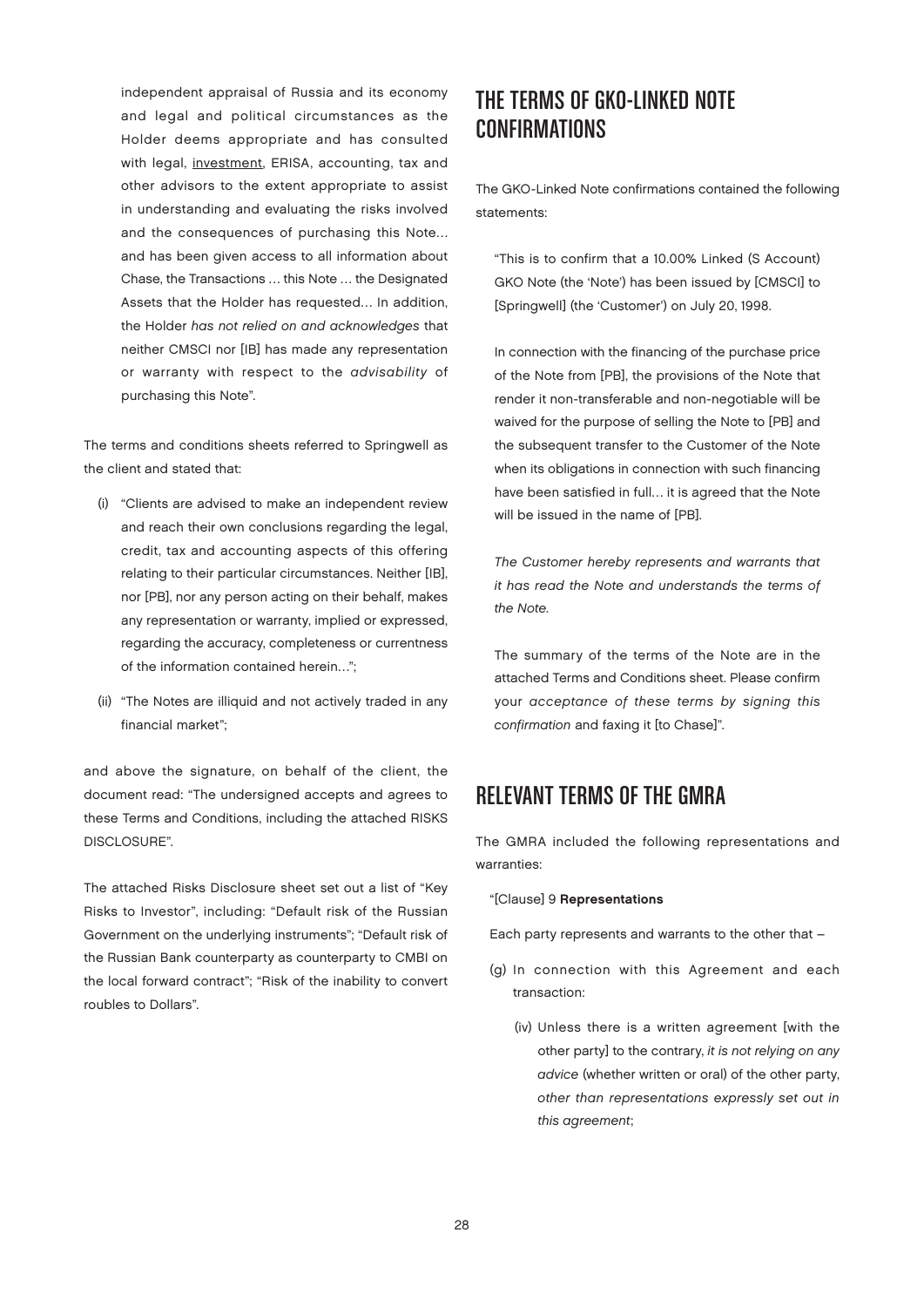- (v) It has made and will make its own decisions regarding the entry into of any Transaction based upon its own judgment and upon advice from such professional advisers as it has deemed it necessary to consult;
- (vi) It understands the terms and conditions and risks of each Transaction and is willing to assume (financially and otherwise) those risks."

By Clause 24, Springwell represented that, as at the date of the GMRA and of each transaction thereunder, "(a) it is a sophisticated investor;…(d) it is familiar with and is able to evaluate the merits and risks associated with Transactions…".

By Clause 25, it was agreed that:

"Each transaction shall be deemed to have been entered into by each party in reliance only upon its own judgment. Neither party shall have any responsibility or liability whatsoever in respect of any advice given as to whether or not the other party should enter into any Transaction (whether as Buyer or Seller) … or on any other commercial matters concerned with any Transaction …whether or not such advice was given or views were expressed at the request of the other party".

#### The Terms of the GMRA Confirmations

The confirmations under the GMRA which were faxed to Springwell in respect of each transaction provided that:

"This confirmation supplements and forms part of and is subject to the [GMRA] as entered into between us as of [date] as the same may be amended from time to time (the Agreement). All provisions contained in the Agreement govern this confirmation except as expressly modified below".